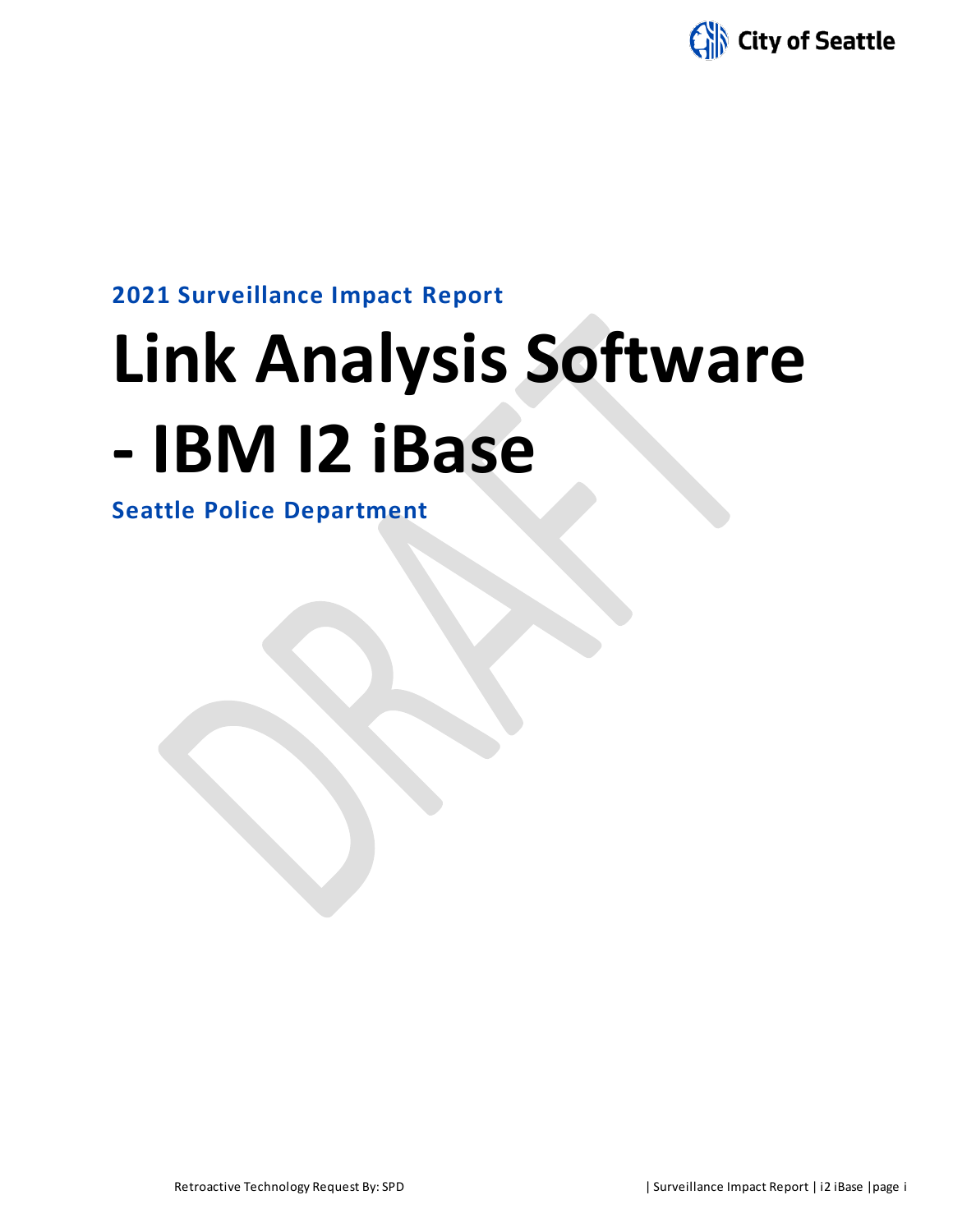

| Racial Equity Toolkit ("RET") and engagement for public comment worksheet. 24 |  |
|-------------------------------------------------------------------------------|--|
|                                                                               |  |
|                                                                               |  |
|                                                                               |  |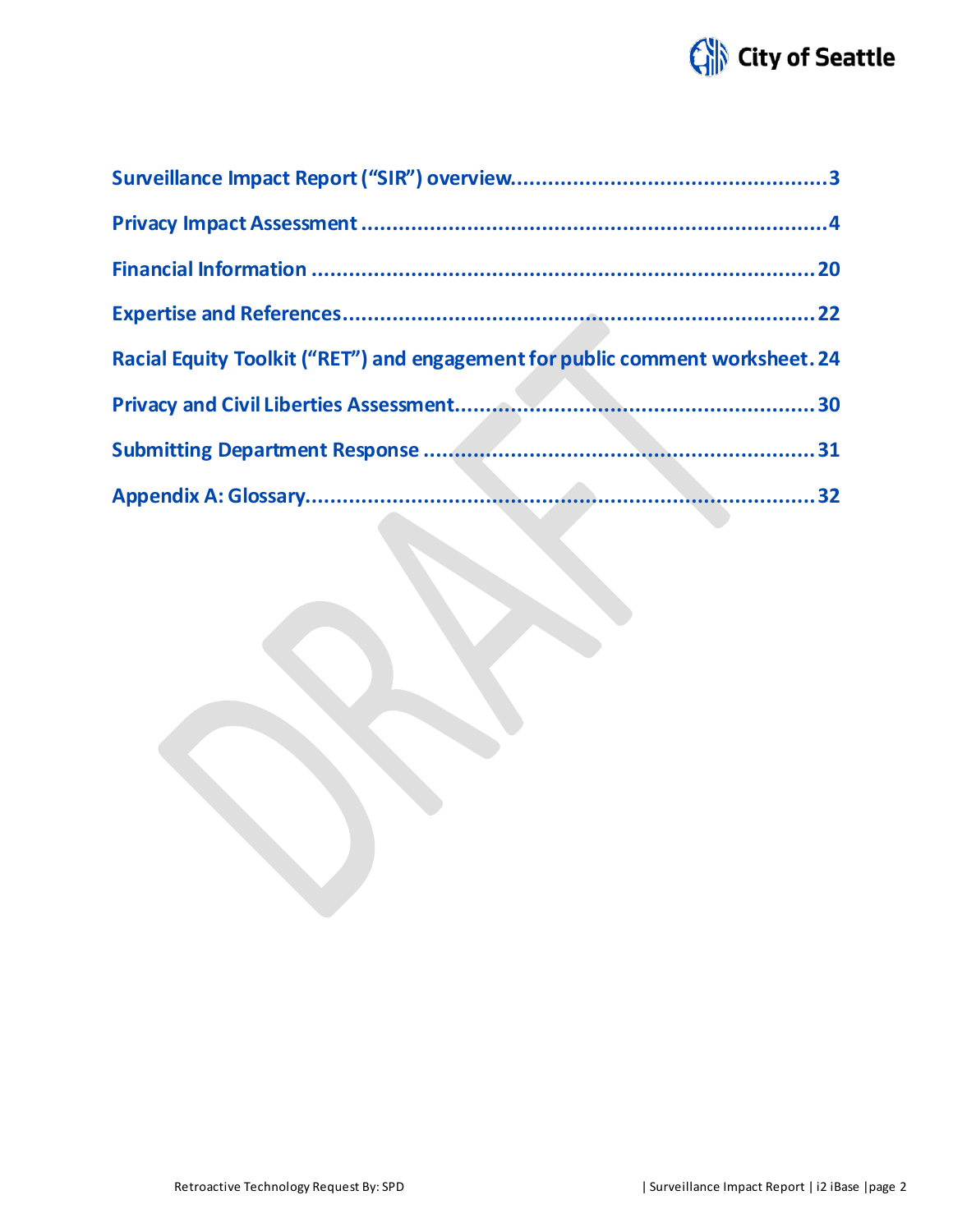

# **Surveillance Impact Report ("SIR") overview**

# **About the Surveillance Ordinance**

The Seattle City Council passed Ordinance [125376,](http://seattle.legistar.com/LegislationDetail.aspx?ID=2981172&GUID=0B2FEFC0-822F-4907-9409-E318537E5330&Options=Advanced&Search=) also referred to as the "Surveillance Ordinance," on September1, 2017. SMC 14.18.020.b.1 charges the City's executive with developing a process to identify surveillance technologies subject to the ordinance. Seattle IT, on behalf of the executive, developed and implemented a process through which a privacy and surveillance review is completed prior to the acquisition of new technologies. This requirement, and the criteria used in the review process, are documented in Seattle IT [Policy PR-02,](https://seattlegov.sharepoint.com/sites/IT-CDR/Operating_Docs/PR-02SurveillancePolicy.pdf) the "Surveillance Policy".

# **How this Document is Completed**

This document is completed by the requesting department staff, support and coordinated by the Seattle Information Technology Department ("Seattle IT"). As Seattle IT and department staff complete the document, they should keep the following in mind.

- 1. Responses to questions should be in the text or check boxes only; all other information (questions, descriptions, etc.) Should **not** be edited by the department staff completing this document.
- 2. All content in this report will be available externally to the public. With this in mind, avoid using acronyms, slang, or other terms which may not be well-known to external audiences. Additionally, responses should be written using principally non-technical language to ensure they are accessible to audiences unfamiliar with the topic.

# **Surveillance Ordinance Review Process**

The following is a high-level outline of the complete SIR review process.

| <b>Upcoming</b><br>for Review                                                                                                                  | <b>Initial Draft</b>                                                 | Open<br>Comment<br>Period                                                                                                                                                                                                   | <b>Final Draft</b>                                                                                                                                                  | <b>Working</b><br>Group                                                                                                                                                                                                                  | Council<br><b>Review</b>                                                                              |
|------------------------------------------------------------------------------------------------------------------------------------------------|----------------------------------------------------------------------|-----------------------------------------------------------------------------------------------------------------------------------------------------------------------------------------------------------------------------|---------------------------------------------------------------------------------------------------------------------------------------------------------------------|------------------------------------------------------------------------------------------------------------------------------------------------------------------------------------------------------------------------------------------|-------------------------------------------------------------------------------------------------------|
| The technology is<br>upcoming for<br>review, but the<br>department has<br>not begun drafting<br>the surveillance<br>impact report<br>$(SIR)$ . | Work on the initial<br>draft of the SIR is<br>currently<br>underway. | The initial draft of<br>the SIR and<br>supporting<br>materials have<br>been released for<br>public review and<br>comment. During<br>this time, one or<br>more public<br>meetings will take<br>place to solicit<br>feedback. | During this stage<br>the SIR, including<br>collection of all<br>public comments<br>related to the<br>specific<br>technology, is<br>being compiled<br>and finalized. | The surveillance<br>advisory working<br>group will review<br>each SIR's final<br>draft and<br>complete a civil<br>liberties and<br>privacy<br>assessment, which<br>will then be<br>included with the<br>SIR and submitted<br>to Council. | City Council will<br>decide on the use<br>of the surveillance<br>technology, by full<br>Council vote. |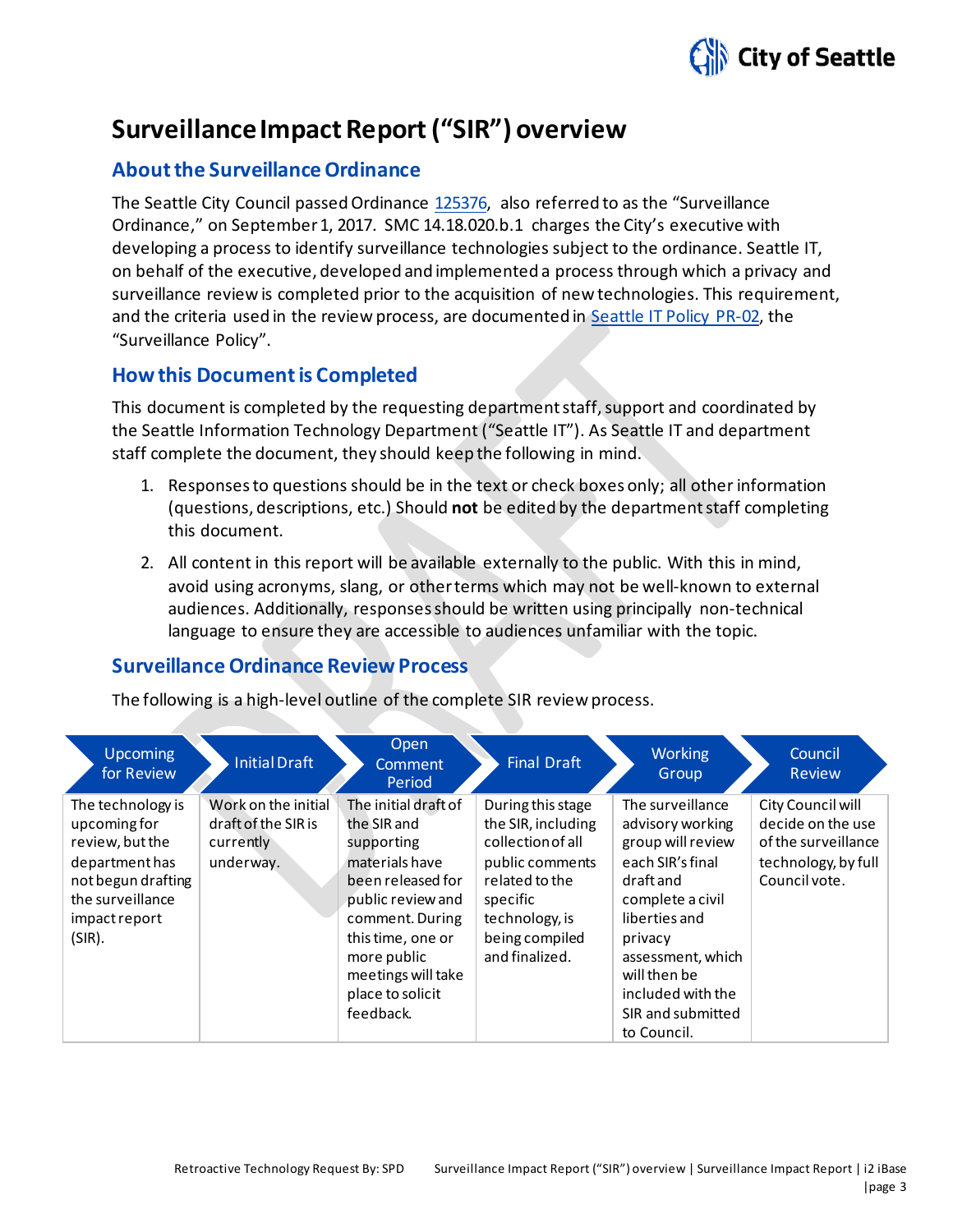

# **Privacy Impact Assessment**

# **Purpose**

A Privacy Impact Assessment ("PIA") is a method for collecting and documenting detailed information collected in order to conduct an in-depth privacy review of a program or project. A PIA asks questions about the collection, use, sharing, security and access controls for data that is gathered using a technology or program. It also requests information about policies, training and documentation that govern use of the technology. The PIA responses are used to determine privacy risks associated with a project and mitigations that may reduce some or all of those risks. In the interests of transparency about data collection and management, the City of Seattle has committed to publishing all PIAs on an outward facing website for public access.

# **When is a Privacy Impact Assessment Required?**

A PIA may be required in two circumstances.

- 1. When a project, technology, or other review has been flagged as having a high privacy risk.
- 2. When a technology is required to complete the surveillance impact report process. This is one deliverable that comprises the report.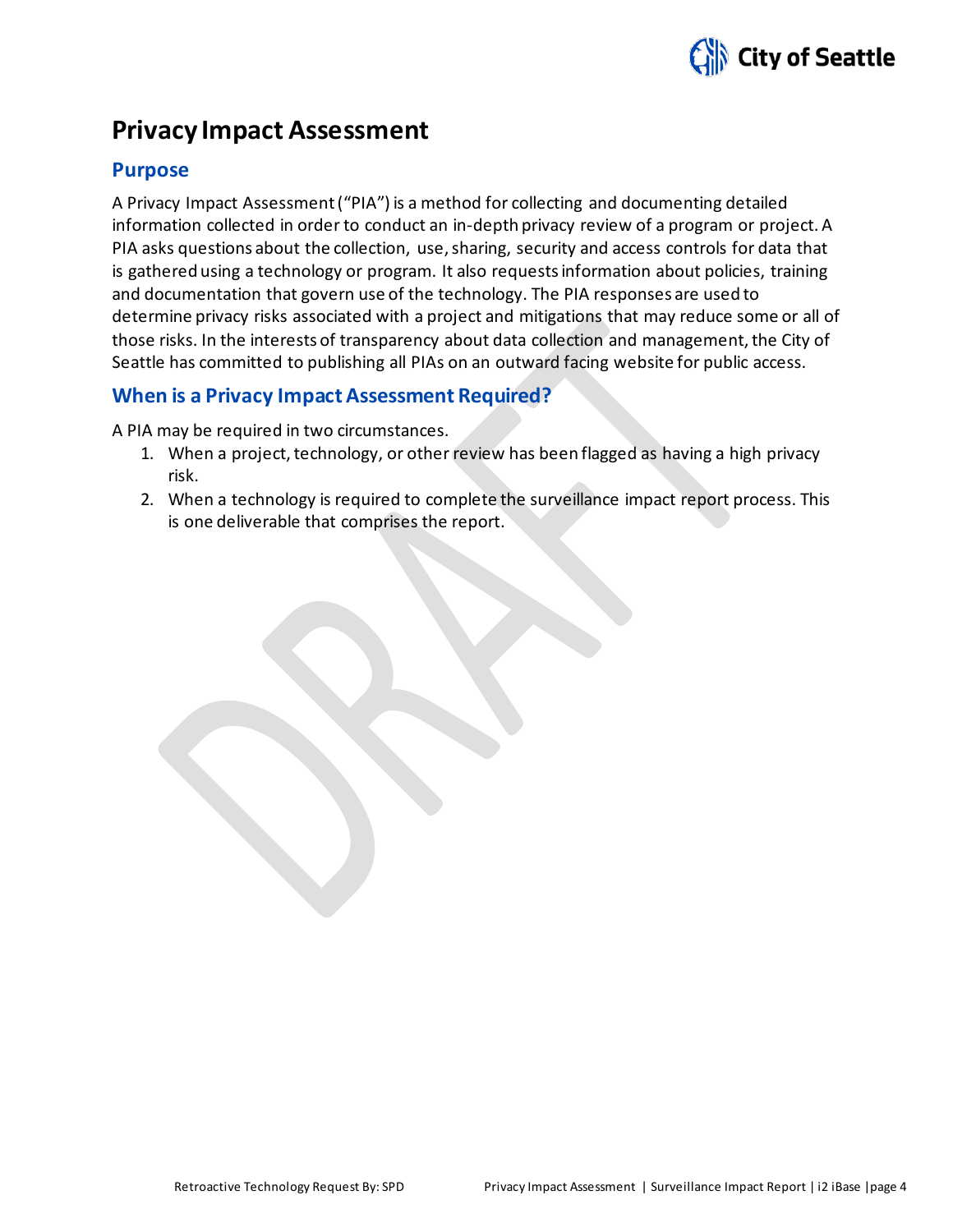

# **1.0 Abstract**

## **1.1 Please provide a brief description (one paragraph) of the purpose and proposed use of the project/technology.**

I2 iBase is the server backbone to the i2 Analysts Notebook application, a software system which organizes existing SPD data visually into more accessible information utilized by the SPD Real Time Crime Center (RTCC) employees. The purpose of the RTCC is to provide actionable information to units in the field to increase officer safety, efficiency, and response to incidents. It is also intended to be the information "hub" of the police department, utilizing its resources and collective knowledge to enhance the department's effectiveness at reducing crime and improving public safety. The iBase system combines data stored in SPD's Records Management System (RMS), Computer Aided Dispatch (CAD) system, and information gathered during criminal investigations and displays information related to ongoing investigations. This type of link analysis software is similar to a virtual "link board" or "pin board", helping investigators to visualize the connections between known entities, vehicles, locations, etc. in the course of a criminal investigation.

## **1.2 Explain the reason the project/technology is being created or updated and why the PIA is required.**

Prior to the implementation of the iBase software, investigators were required to re-type all criminal information from RMS onto visualization charts, which was a time-consuming and redundant process. Implementing iBase gave users direct access to that information without having to re-type it. This software is used exclusively for ongoing criminal investigations and therefore necessarily includes personal information about subjects of those investigations.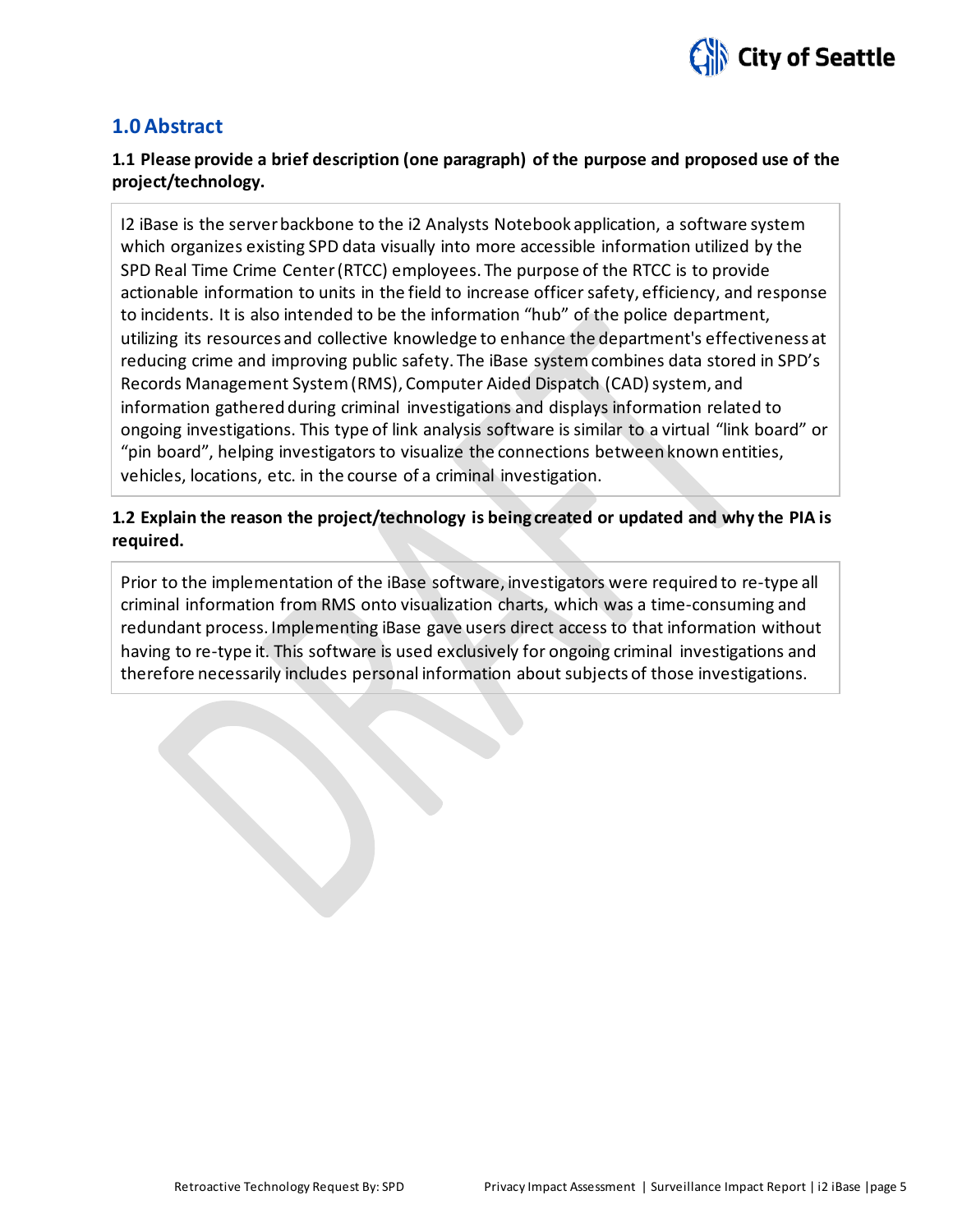

# **2.0 Project / Technology Overview**

Provide an overview of the project or technology. The overview gives the context and background necessary to understand the purpose, mission and justification for the project / technology proposed

#### **2.1 Describe the benefits of the project/technology.**

This software prevents investigators from having to re-type RMS information onto a chart. Visualizing criminal information provides investigators a more thorough understanding of complicated criminal investigations.

#### **2.2 Provide any data or research demonstrating anticipated benefits.**

Professional police departments have been utilizing manual link analysis in the form of "link boards" or "pin boards" for decades, and "connecting the dots" is a hallmark of investigative practice. In the 1990s Malcom Sparrow first introduced the concept of social network analysis to law enforcement and criminal investigations. Link analysis, a component of social network analysis, is a tool used to identify relationships in data. Though simple link analysis with a limited number of points of data can be charted manually, as the number of pieces of data, or "observations" increases, the processing power of a computer helps the analyst provide a more thorough and complete analysis of the links between the available data. Beyond just demonstrating an association, link analysis frequently is employed in an effort to highlight the relative strength of relationships<sup>1</sup>. These types of analysis techniques in criminal intelligence are used to organize data and reveal patterns in the nature and extent of relationships between data points. They also provide effective visualizations of both qualitative and quantitative data which are valuable in presenting intelligence assessments<sup>2</sup>. An important component of link analysis software is the ability for investigators to identify the significance of new information as it is added  $3.$ 

Prior to the implementation of the software, users had to re-type the information associated to a criminal investigation (e.g. Names, Dates of Birth, Criminal Histories) onto a chart if they wished to visualize the case. While no formal study was done of the time wasted on these tasks, adding a single person's criminal history to a chart could take multiple days of work. With this software, a user can see a subject's criminal history in minutes.

<sup>1</sup> McCue, Colleen. (2015). Data Mining and Predictive Analysis (Second Edition).

<sup>2</sup> Strang, Steven. (2014). Network Analysis in Criminal Intelligence.

<sup>3</sup> Burcher, Morgan, and Chad Whelan. (2018). "Social Network Analysis as a Tool for Criminal Intelligence: Understanding Its Potential from the Perspectives of Intelligence Analysts." Trends in Organized Crime 21 (3): 278–94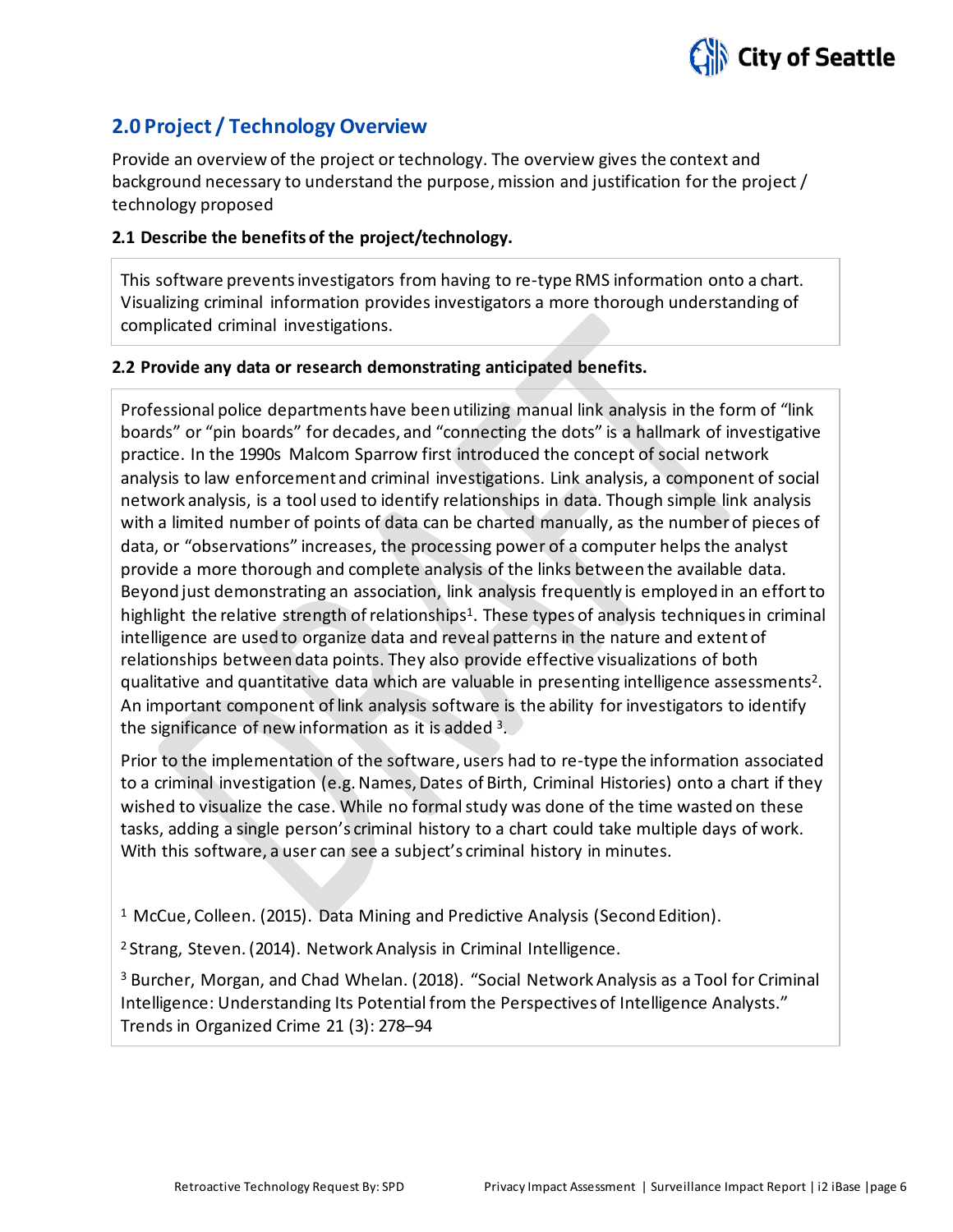

#### **2.3 Describe the technology involved.**

The iBase software is a SQL server that imports a portion of the data from SPD's RMS and CAD systems, allowing users to visualize the data in a link chart (rather than the standard textual display in RMS/CAD). The iBase server is an on-premise security encrypted server housed and managed by Seattle IT meeting CJIS approved requirements. The client i2 Analyst's Notebook software is locally installed on RTCC analysts' workstations. An automated electronic data transfer allows information located within SPD's RMS and CAD systems to be imported into the iBase system via a one-way transfer of data from the source systems to iBase. i2 iBase is a relational database environment for searching through investigation data imported from RMS and CAD as well as manually imported information gathered by investigators during the course of a criminal investigation. IBM i2 Analyst's Notebook is the worldwide standard software solution for operational crime analysis and visualization, with the purpose of creating relevant intelligence from large amounts of data. Various types of structured data are compared and visualized through a variety of heatmaps, relationships, and diagrams.

#### **2.4 Describe how the project or use of technology relates to the department's mission.**

The mission of the Seattle Police Department is to prevent crime, enforce the law, and support quality public safety by delivering respectful, professional, and dependable police services. SPD's department priorities include the use of best practices that include officer safety guidelines and performance-based accountability to provide progressive and responsive police services to crime victims, witnesses, and all members of the community, and to structure the organization to support the SPD mission and field a well-trained sworn and non-sworn workforce that uses technology, training, equipment, and research strategically and effectively. The utilization of the IBM Security i2 iBase system increases efficiency of investigations, availability of data, awareness of situational information, and timeliness of actionable information to officers on the street.

#### **2.5 Who will be involved with the deployment and use of the project / technology?**

Only trained, backgrounded, and CJIS certified employees of SPD's Real Time Crime Center and supporting Seattle IT employees have access to the i2 iBase system and i2 Analyst's Notebook software.

All authorized users of CAD are Criminal Justice Information Services (CJIS) certified and maintain Washington State ACCESS (A Central Computerized Enforcement Service System) certification. More information on CJIS compliance may be found at the CJIS Security Policy [website.](https://www.fbi.gov/services/cjis/cjis-security-policy-resource-center) Additional information about ACCESS may be found on the Washington State Patrol's [website.](http://www.wsp.wa.gov/_secured/access/access.htm)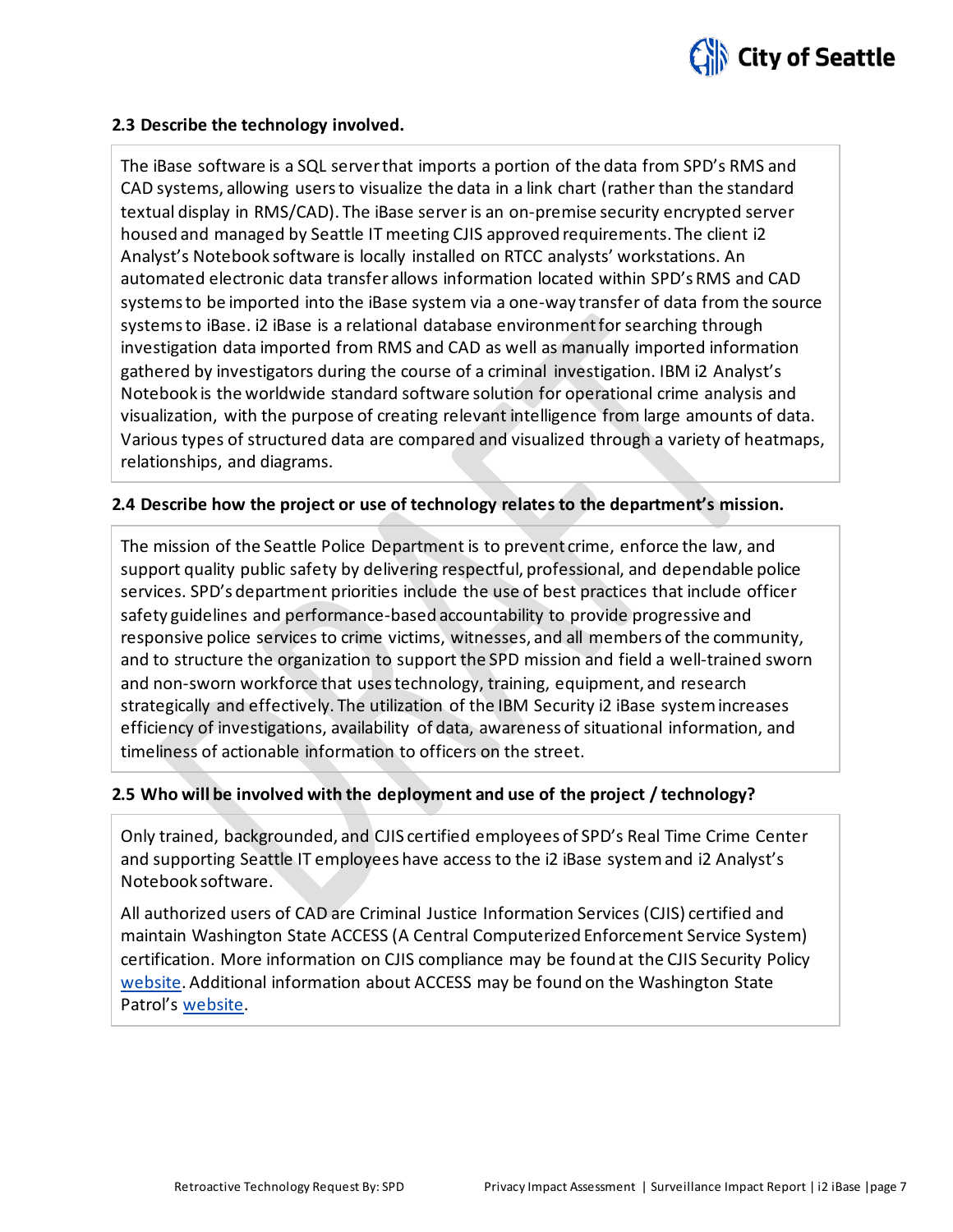

## **3.0 Use Governance**

Provide an outline of any rules that will govern the use of the project / technology. Please note: non-City entities contracting with the City are bound by restrictions specified in the surveillance ordinance and privacy principles and must provide written procedures for how the entity will comply with any restrictions identified.

#### **3.1 Describe the processes that are required prior to each use, or access to/ of the project / technology, such as a notification, or check-in, check-out of equipment.**

IBM Security i2 iBase system is only used during the investigation of crimes by the SPD Real Time Crime Center. Access for personnel into the system is predicated on state and federal law governing access to Criminal Justice Information Services (CJIS). This includes pre-access background information, appropriate role-based permissions as governed by the CJIS security policy found in Appendix M, and audit of access and transaction logs within the system. All users of CAD must be CJIS certified and maintain Washington State ACCESS certification.

Each user must be directly granted an account (tied to their SPD network identity) in order to access the software. The software logs: user sign on/off, each time a user accesses any piece of data, and any data manually added by a user. These logs are periodically reviewed to ensure proper use of the software; they may also be reviewed at any time by the Seattle Intelligence Ordinance Auditor.

## **3.2 List the legal standards or conditions, if any, that must be met before the project / technology is used.**

IBM Security i2 iBase system is only used during the investigation of crimes by the SPD Real Time Crime Center and information collected and stored in the system is related to these criminal investigations.

All use of the i2 iBase system must also comply with [SPD Policy 12.050 –](https://www.seattle.gov/police-manual/title-12---department-information-systems/12050---criminal-justice-information-systems) Criminal Justice [Information Systems](https://www.seattle.gov/police-manual/title-12---department-information-systems/12050---criminal-justice-information-systems) and may only be used for legitimate criminal investigative purposes.

Use of the iBase system is governed by the [City of Seattle Intelligence Ordinance](https://library.municode.com/wa/seattle/codes/municipal_code?nodeId=TIT14HURI_CH14.12COINLAENPU) (SMC 14.12), [28 CFR Part 23,](https://www.law.cornell.edu/cfr/text/28/part-23) CJIS requirements, and any future applicable requirements.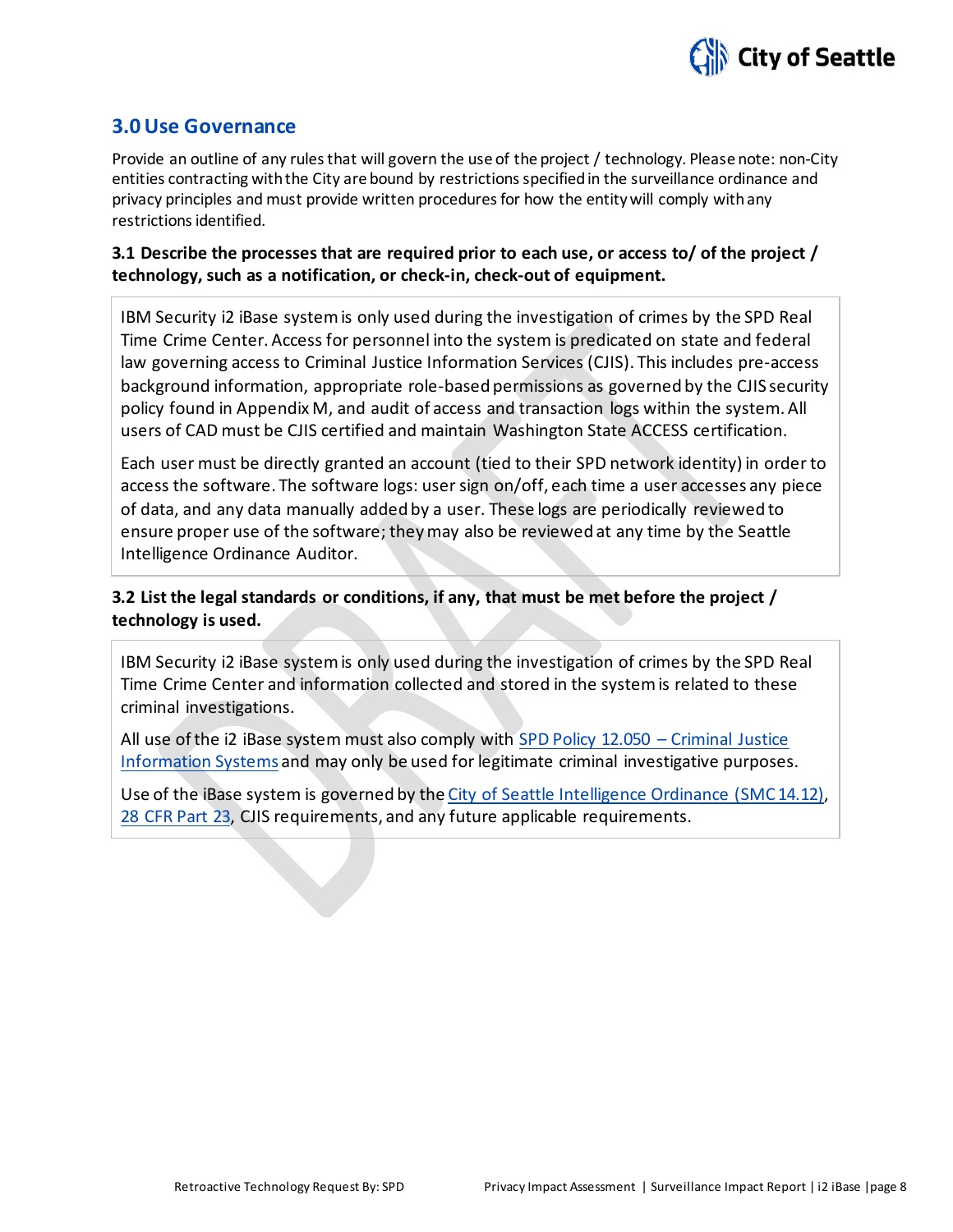

#### **3.3 Describe the policies and training required of all personnel operating the project / technology, and who has access to ensure compliance with use and management policies.**

Supervisors and commanding officers are responsible for ensuring compliance with policies.

All SPD employees must adhere to laws, City policy, and Department Policy [\(SPD Policy](http://www.seattle.gov/police-manual/title-5---employee-conduct/5001---standards-and-duties)  [5.001\)](http://www.seattle.gov/police-manual/title-5---employee-conduct/5001---standards-and-duties), and any employees suspected of being in violation of laws or policy or other misconduct are subject to discipline, as outlined in [SPD Policy 5.002.](http://www.seattle.gov/police-manual/title-5---employee-conduct/5002---responsibilities-of-employees-concerning-alleged-policy-violations)

All authorized users of CAD must be CJIS certified and must maintain Washington State ACCESS certification, and trained directly in the use of the iBase software, in addition to all standard SPD training and Directives.

[SPD Policy 12.050](http://www.seattle.gov/police-manual/title-12---department-information-systems/12050---criminal-justice-information-systems) defines the proper use of criminal justice information systems.

Outside of SPD, Seattle Information Technology Department (ITD) client services interaction with SPD systems is governed according to the terms of the 2018 Management Control Agreement (MCA) between ITD and SPD, which states that:

"Pursuant to Seattle Municipal Code (SMC) 3.23, ITD provides information technology systems, services and support to SPD and is therefore required to support, enable, enforce and comply with SPD policy requirements, including the FBIs Criminal Justice Information Services, (CJIS) Security Policy."

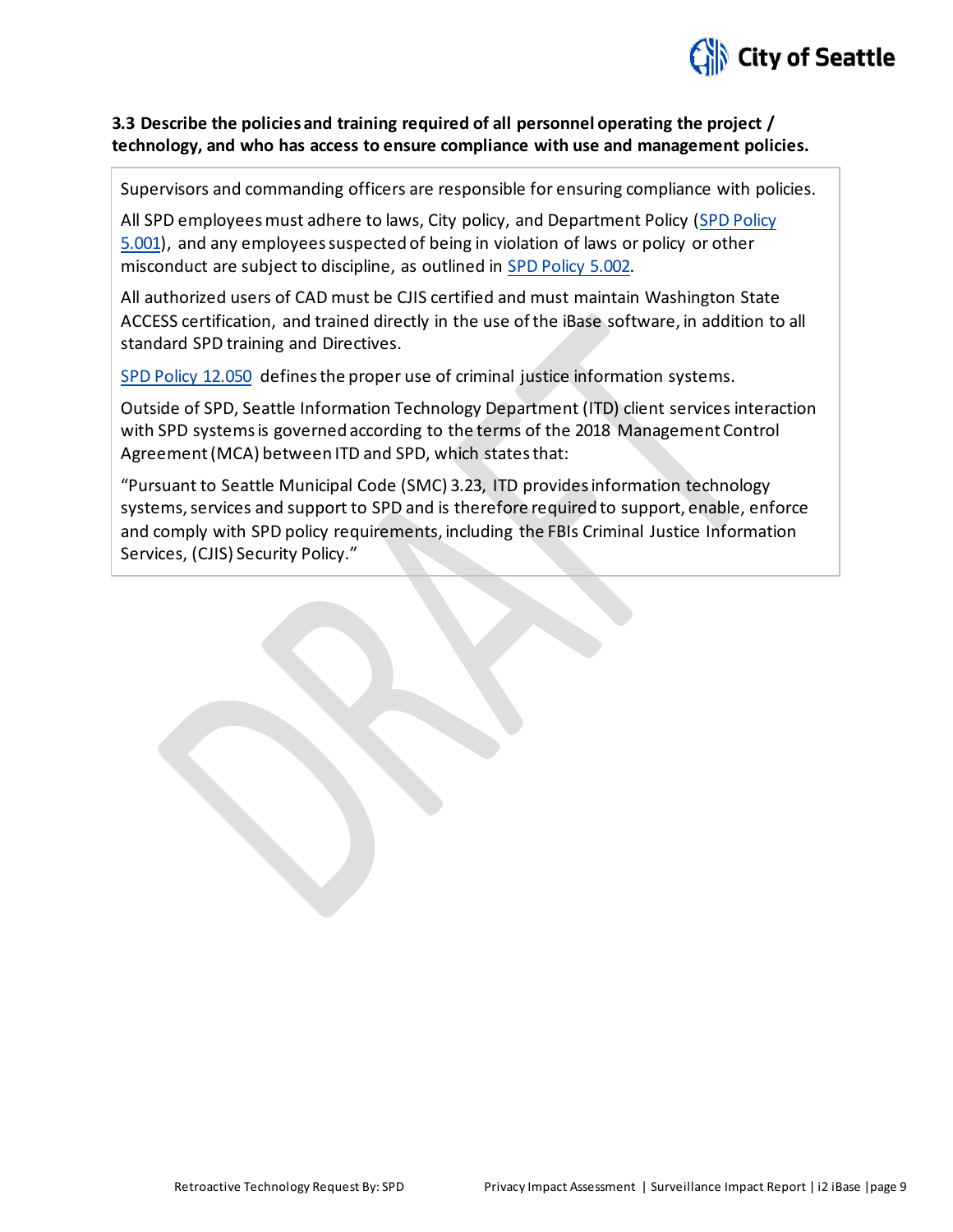

# **4.0 Data Collection and Use**

**4.1 Provide details about what information is being collected from sources other than an individual, including other IT systems, systems of record, commercial data aggregators, publicly available data and/or other City departments.**

The only information pulled into iBase automatically comes from SPD's Records Management System(RMS) and Computer Aided Dispatch (CAD) system. Users may manually add additional information that they have collected during the course of a criminal investigation,. All manually added information is deleted after five years, in accordance with 28 CFR Part 23. No data outside SPD's RMS/CAD (e.g. commercial data aggregators, publicly available data, or other city departments) is automatically collected.

#### **4.2 What measures are in place to minimize inadvertent or improper collection of data?**

All data entered into the iBase system is directly related to criminal investigations. Individual detectives and analysts may manually enter information not imported from the existing RMS and CAD data systems. Analysts use this software to build networks of individuals associated with criminal cases.

All data changes are logged in the software's audit log, which is reviewed periodically. In addition, when manually adding information, a user must provide the source description, source reliability, and content certainty; all manually added information is purged from the system after 5 years, in compliance with 28 CFR Part 23.

#### **4.3 How and when will the project / technology be deployed or used? By whom? Who will determine when the project / technology is deployed and used?**

IBM i2 iBase is currently in use by the RTCC to assist with criminal investigations and to provide actionable information to units in the field. SPD employees in the RTCC and Investigations Unit utilize the i2 Analyst's Notebook software and information stored in the i2 iBase system. It may also be used in compliance with the City of Seattle Intelligence Ordinance.

#### **4.4 How often will the technology be in operation?**

The software itself resides on a server that is operational 24/7. Users may access the data at any time, as part of criminal investigations.

#### **4.5 What is the permanence of the installation? Is it installed permanently, or temporarily?**

The software is installed on a server and may be removed at any time. There is no physical installation aspect to this project.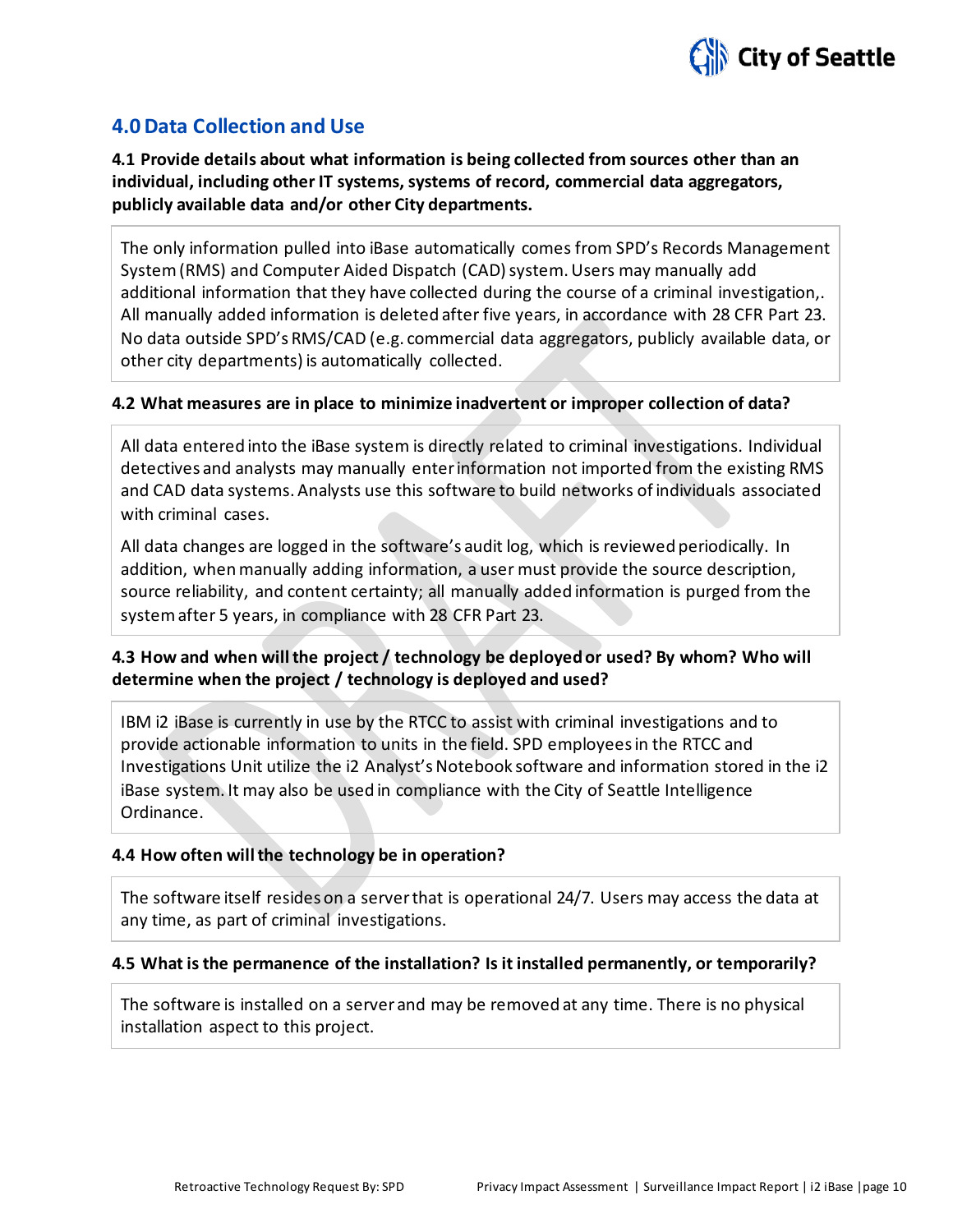

# **4.6 Is a physical object collecting data or images visible to the public? What are the markings to indicate that it is in use? What signage is used to determine department ownership and contact information?**

No physical object is collecting any data.

#### **4.7 How will data that is collected be accessed and by whom?**

Data stored in the i2 iBase system is accessed by SPD employees assigned to the Real Time Crime Center and Investigations Unit. Access to the application requires SPD personnel to log in with password-protected login credentials which are granted to employees with business needs to access CAD. These employees are ACCESS and CJIS certified.

According to the CJIS security policy, "The agency shall configure the application, service, or information system to provide only essential capabilities and shall specifically prohibit and/or restrict the use of specified functions, ports, protocols, and/or services.".

All SPD employees are backgrounded and access is controlled by SPD Manual Title 12 provisions governing Department Information Systems including:

- [SPD Policy 12.040](http://www.seattle.gov/police-manual/title-12---department-information-systems/12040---department-owned-computers-devices-and-software) Department-Owned Computers, Devices & Software,
- [SPD Policy 12.050](http://www.seattle.gov/police-manual/title-12---department-information-systems/12050---criminal-justice-information-systems) Criminal Justice Information Systems,
- [SPD Policy 12.080](http://www.seattle.gov/police-manual/title-12---department-information-systems/12080---department-records-access-inspection-and-dissemination) Department Records Access, Inspection & Dissemination,
- [SPD Policy 12.110](http://www.seattle.gov/police-manual/title-12---department-information-systems/12110---use-of-department-e-mail-and-internet-systems) Use of Department E-mail & Internet Systems, and
- [SPD Policy 12.111](http://www.seattle.gov/police-manual/title-12---department-information-systems/12111---use-of-cloud-storage-services) Use of Cloud Storage Services.

Additionally, incidental data access may occur through delivery of technology client services. All ITD employees are required to comply with appropriate regulatory requirements regarding security and background review.

ITD client services interaction with SPD systems is governed according to the terms of the 2018 Management Control Agreement between ITD and SPD, which states that:

"Pursuant to Seattle Municipal Code (SMC) 3.23, ITD provides information technology systems, services and support to SPD and is therefore required to support, enable, enforce and comply with SPD policy requirements, including the FBIs Criminal Justice Information Services, (CJIS) Security Policy."

#### **4.8 If operated or used by another entity on behalf of the City, provide details about access, and applicable protocols.**

No outside agency has direct access to the software.

I2 iBase is operated and used exclusively by SPD personnel. Seattle IT Department personnel have administrative access to the system for support services as outlined in 4.7. Use of the iBase system will be governed by the City of Seattle Intelligence Ordinance, 28 CFR Part 23, CJIS requirements, and any future applicable requirements.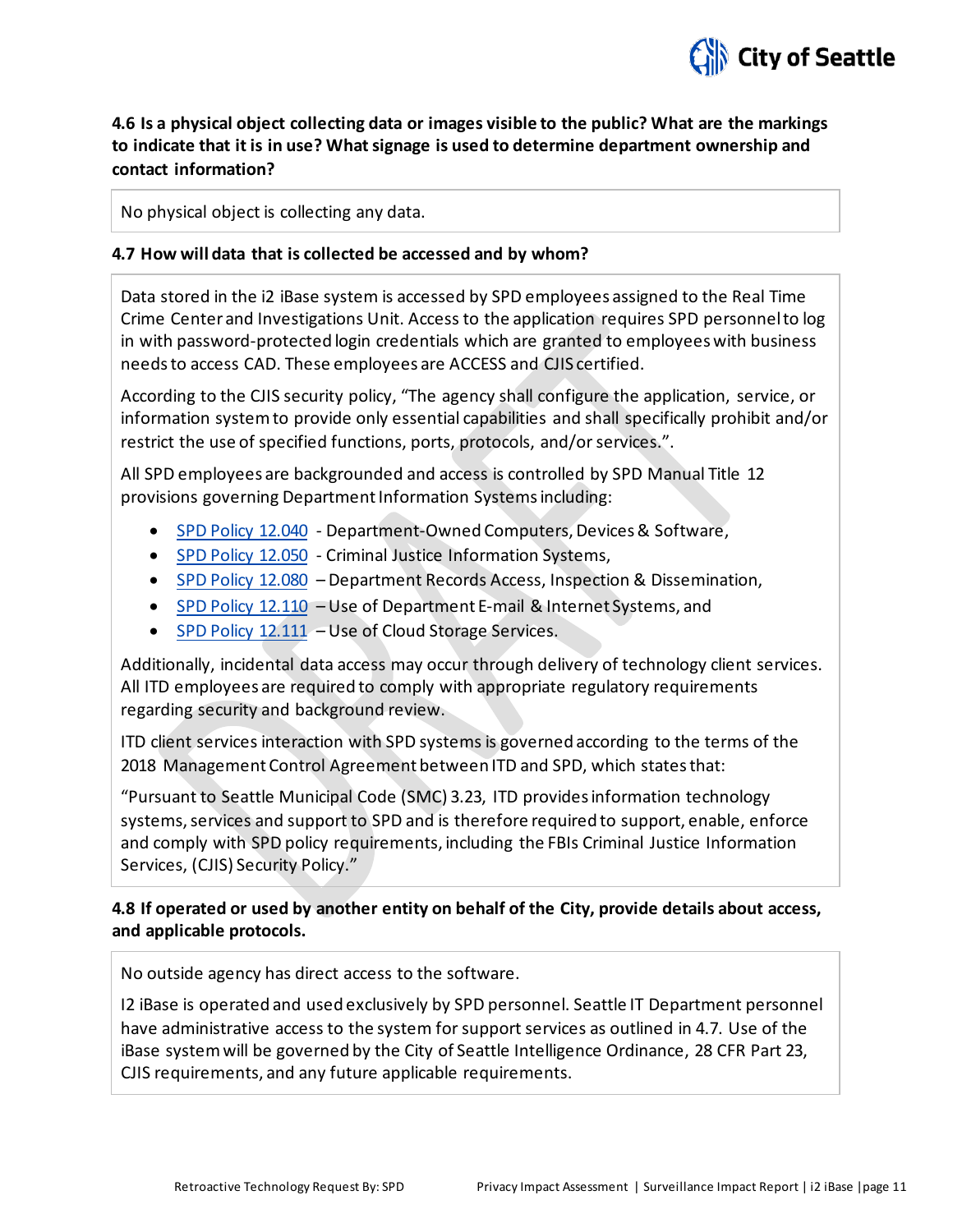

#### **4.9 What are acceptable reasons for access to the equipment and/or data collected?**

I2 iBase is used by the RTCC to assist in ongoing criminal investigations and to provide actionable information to units in the field to increase officer safety, efficiency, and response to incidents. Data is only accessed as part of ongoing criminal investigations or under the City of Seattle Intelligence Ordinance.

## **4.10 What safeguards are in place, for protecting data from unauthorized access (encryption, access control mechanisms, etc.) And to provide an audit trail (viewer logging, modification logging, etc.)?**

Only authorized SPD users can access the system, technology, or the data. Access to the application is limited to SPD personnel via password-protected login credentials. All user activity within the iBase system generates a log that is auditable.

Data is securely input and used on SPD's password-protected network with access limited to authorized users.

The entire system is located on the SPD network that is protect by industry standard firewalls. ITD performs routine monitoring of the SPD network.

The CAD system is CJIS compliant. More information on CJIS compliance may be found at the CJIS Security Policy website.

All SPD employees are backgrounded and access is controlled by SPD Manual Title 12 provisions governing Department Information Systems including SPD Policy 12.040 - Department-Owned Computers, Devices & Software, SPD Policy 12.050 - Criminal Justice Information Systems, SPD Policy 12.080 – Department Records Access, Inspection & Dissemination, SPD Policy 12.110 – Use of Department E-mail & Internet Systems.

SPD's Audit, Policy and Research Section (APRS) can conduct an audit of the any system at any time. The Office of Inspector General and the federal monitor can also access all data and audit for compliance at any time.

ITD client services interaction with SPD systems is governed by the terms of the 2017 Management Control Agreement between ITD and SPD, which states that:

"Pursuant to Seattle Municipal Code (SMC) 3.23, ITD provides information technology systems, services and support to SPD and is therefore required to support, enable, enforce and comply with SPD policy requirements, including the FBIs Criminal Justice Information Services, (CJIS) Security Policy."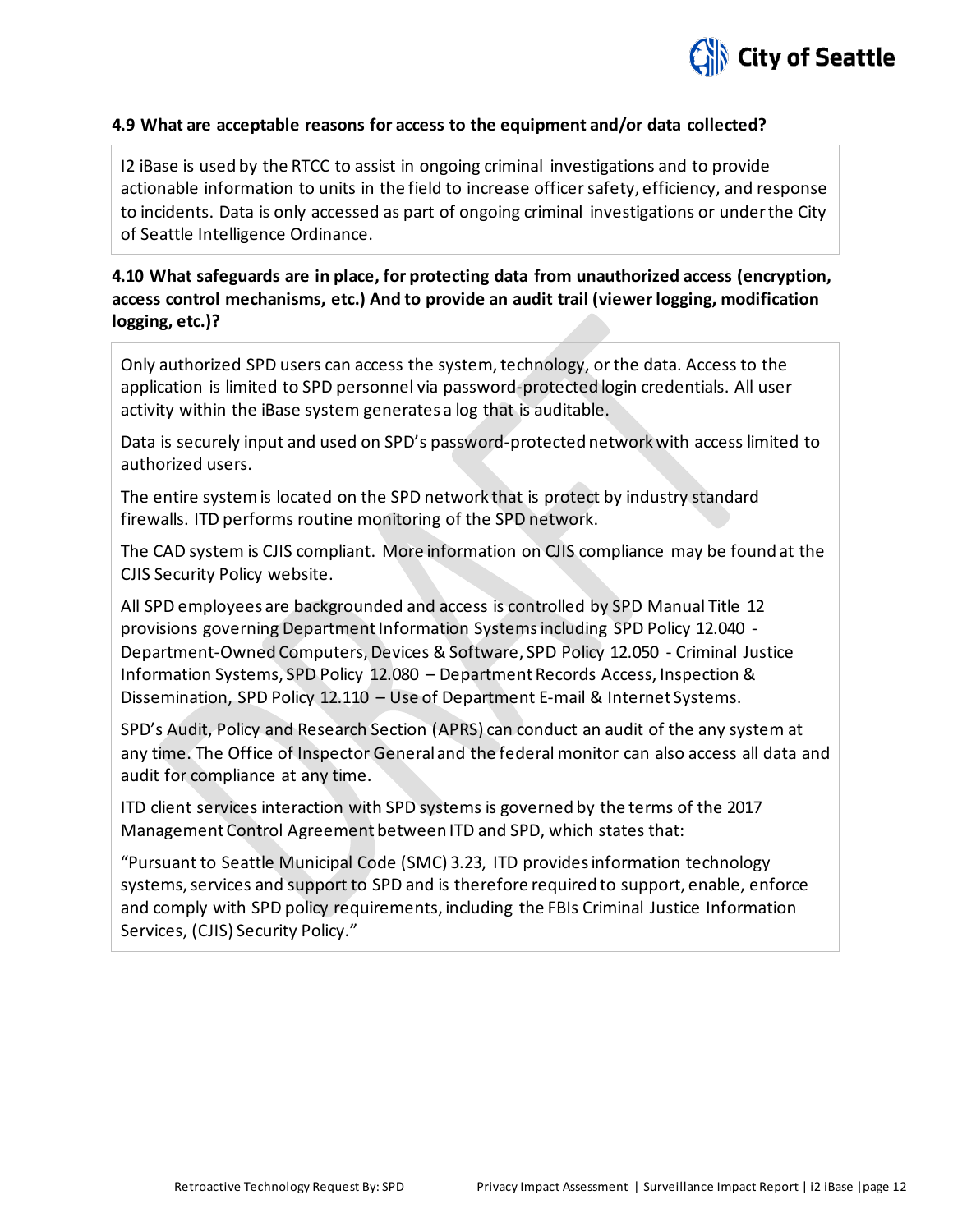

# **5.0 Data Storage, Retention and Deletion**

#### **5.1 How will data be securely stored?**

All of the data in the iBase system are held in SPD/ITD servers, located on City premises on SPD networks. Access to these networks is as specified in 4.1. All data that goes to mobile clients are encrypted to FIP 140-2 standards and is therefore CJIS compliant.

Per the CJIS Security Policy:

"Security - Each agency is responsible for appropriate security measures as applicable to physical security of terminals and telecommunication lines; personnel security to include background screening requirements; technical security to protect against unauthorized use; data security to include III use, dissemination, and logging; and security of criminal history 08/16/2018 CJISD-ITS-DOC-08140-5.7 D-3 records. Additionally, each CSO must ensure that all agencies establish an information security structure that provides for an ISO and complies with the CJIS Security Policy.

Network Diagrams - Network diagrams, i.e. topological drawings, are an essential part of solid network security. Through graphical illustration, a comprehensive network diagram provides the "big picture" – enabling network managers to quickly ascertain the interconnecting nodes of a network for a multitude of purposes, including troubleshooting and optimization. Network diagrams are integral to demonstrating the manner in which each agency ensures criminal justice data is afforded appropriate technical security protections and is protected during transit and at rest."

#### **5.2 How will the owner allow for departmental and other entities, to audit for compliance with legal deletion requirements?**

SPD's Audit, Policy and Research Section (APRS) can conduct an audit of the any system at any time. In addition, the Office of Inspector General can access all data and audit for compliance at any time.

SPD conducts periodic reviews of audit logs and they are available for review at any time by the Seattle Intelligence Ordinance Auditor under the City of Seattle Intelligence Ordinance. The software automatically alerts users of data that must be deleted under legal deletion requirements such as 28 CFR Part 23.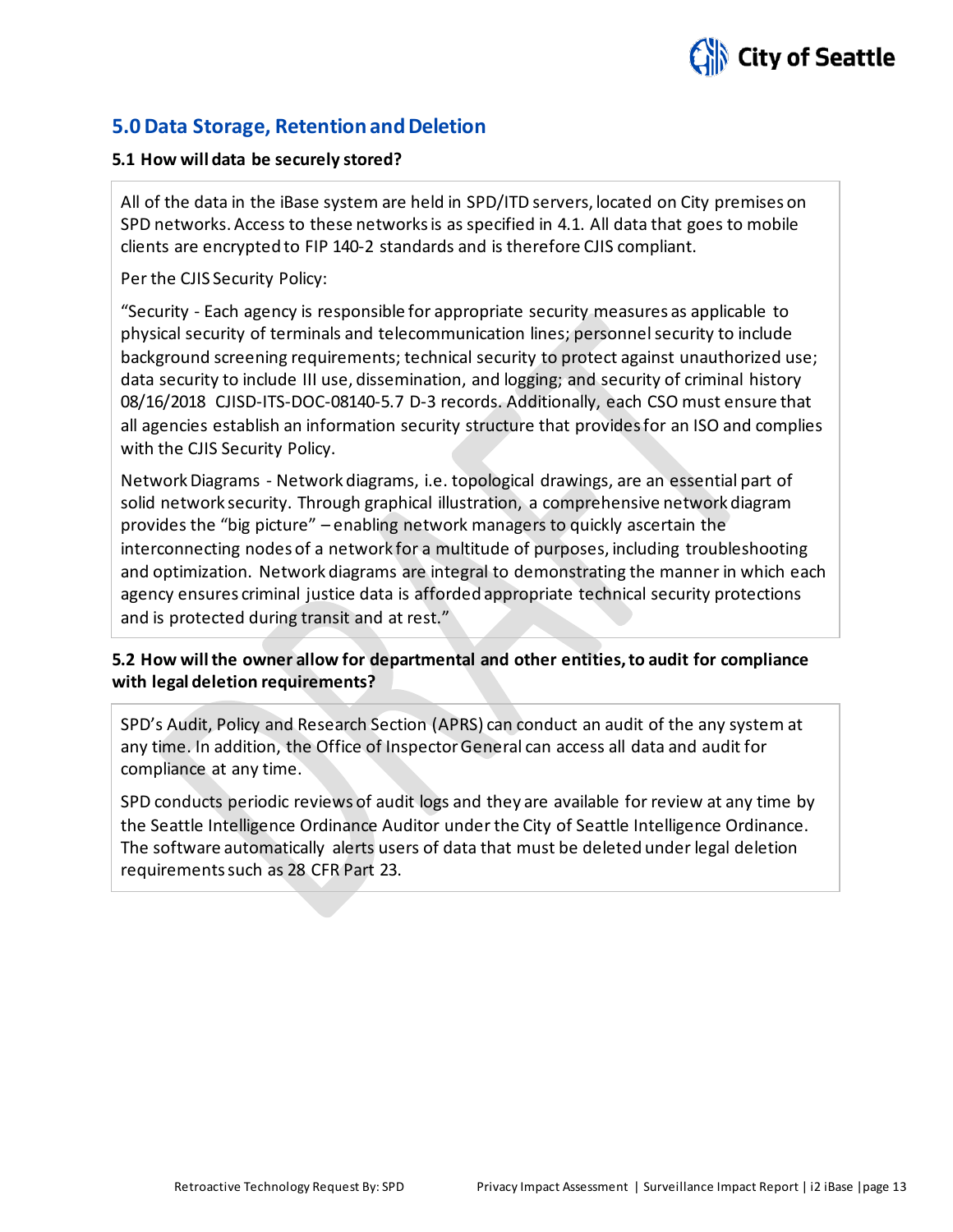

#### **5.3 What measures will be used to destroy improperly collected data?**

If improperly collected data is found during an audit log review (or through other means), it will be deleted from the server (includes a soft delete and purging of deleted records). The user responsible for the improper collection will be dealt with on a case-by-case basis, to include limiting their access to data or removal of their access to the system altogether.

SPD policy contains multiple provisions to avoid improperly collecting data. [SPD Policy 7.010](http://www.seattle.gov/police-manual/title-7---evidence-and-property/7010---submitting-evidence) governs the submission of evidence and requires that all collected evidence be documented in a GO Report. [SPD Policy 7.090](http://www.seattle.gov/police-manual/title-7---evidence-and-property/7090---photographic-evidence) specifically governs the collection and submission of photographic evidence. Evidence is submitted to the Evidence Unit and associated with a specific GO Number and investigation. And[, SPD Policy 7.110v](http://www.seattle.gov/police-manual/title-7---evidence-and-property/7010---submitting-evidence) governs the collection and submission of audio recorded statements. It requires that officers state their name, the Department name, the General Offense number, date and time of recording, the name of the interviewee, and all persons present at the beginning of the recording.

Additionally, [SPD Policy 5.140](http://www.seattle.gov/police-manual/title-5---employee-conduct/5140---bias-free-policing) forbids bias-based policing and outlines processes for reporting and documenting any suspected bias-based behavior, as well as accountability measures.

All SPD employees must adhere to laws, City policy, and Department Policy (SPD Policy [5.001\)](http://www.seattle.gov/police-manual/title-5---employee-conduct/5001---standards-and-duties), and any employees suspected of being in violation of laws or policy or other misconduct are subject to discipline, as outlined in [SPD Policy 5.002.](http://www.seattle.gov/police-manual/title-5---employee-conduct/5002---responsibilities-of-employees-concerning-alleged-policy-violations)

Per the CJIS Security Policy:

"5.8.3 Digital Media Sanitization and Disposal The agency shall sanitize, that is, overwrite at least three times or degauss digital media prior to disposal or release for reuse by unauthorized individuals. Inoperable digital media shall be destroyed (cut up, shredded, etc.). The agency shall maintain written documentation of the steps taken to sanitize or destroy electronic media. Agencies shall ensure the sanitization or destruction is witnessed or carried out by authorized personnel.

5.8.4 Disposal of Physical Media Physical media shall be securely disposed of when no longer required, using formal procedures. Formal procedures for the secure disposal or destruction of physical media shall minimize the risk of sensitive information compromise by unauthorized individuals. Physical media shall be destroyed by shredding or incineration. Agencies shall ensure the disposal or destruction is witnessed or carried out by authorized personnel."

#### **5.4 Which specific departmental unit or individual is responsible for ensuring compliance with data retention requirements?**

Unit supervisors are responsible for ensuring compliance with data retention requirements within SPD.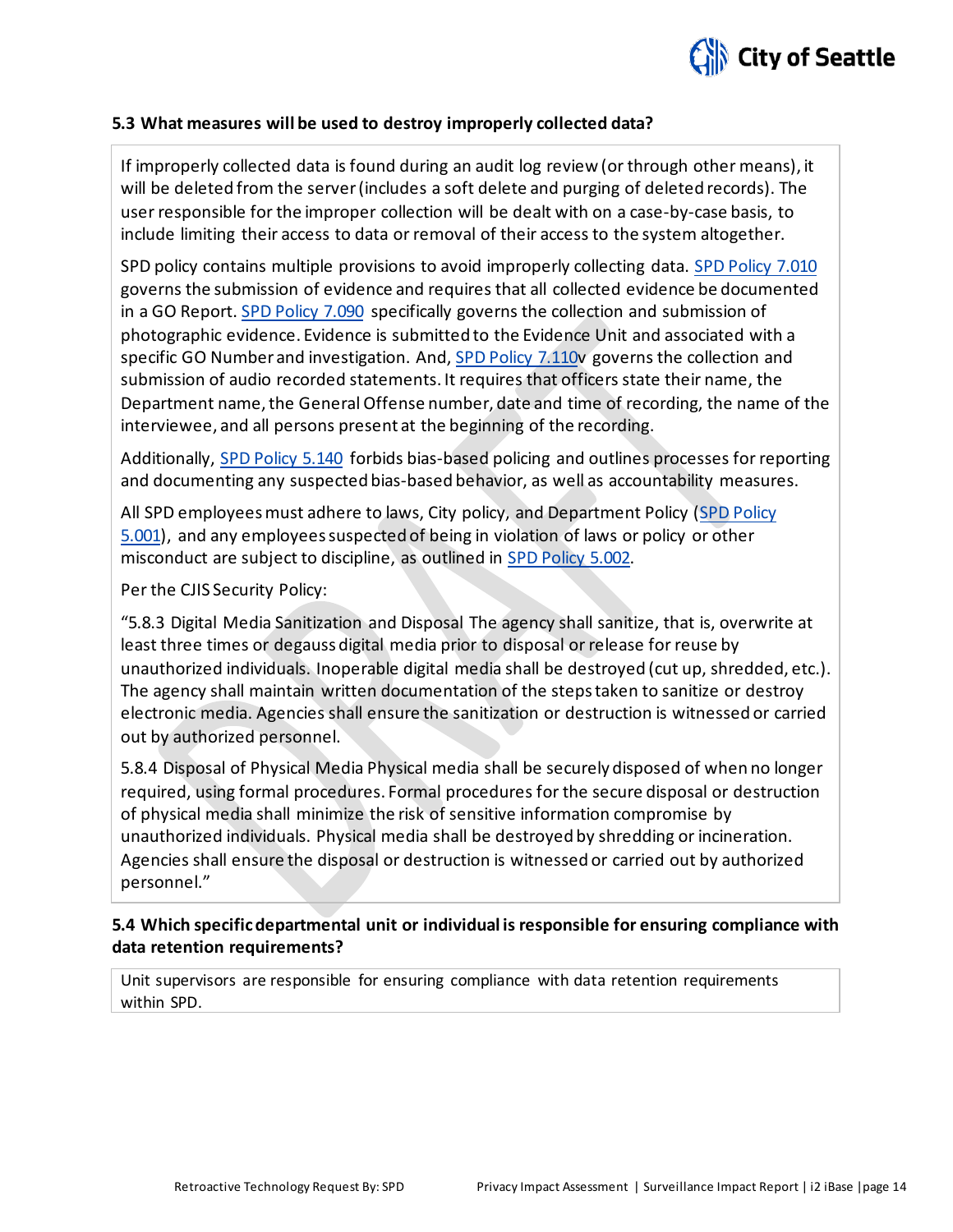

SPD's Intelligence and Analysis Section reviews the audit logs and ensures compliance with all regulations and requirements.

Audit, Policy & Research Section personnel can also conduct audits of all data collection software and systems. Additionally, any appropriate auditor, including the Office of Inspector General and the federal monitor can audit for compliance at any time.

# **6.0 Data Sharing and Accuracy**

#### **6.1 Which entity or entities inside and external to the City will be data sharing partners?**

No person, outside of SPD and Seattle IT, has direct access to the application or the data.

As Seattle IT supports the iBase system on behalf of SPD, a Management Control Agreement exists between SPD and Seattle IT. The agreement outlines the specifications for compliance, and enforcement related to supporting the iBase system through inter-departmental partnership. The MCA can be found in the appendices of this SIR.

Because all the data used in this project relates to criminal investigations, any information shared will follow standard policing practices and CJIS compliance.

#### **6.2 Why is data sharing necessary?**

Data sharing is frequently necessary during the course of a criminal investigation to follow up on leads and gather information on suspects from outside law enforcement agencies. Cooperation between law enforcement agencies is an essential part of the investigative process. For example, an investigator may send out a photo or description of a homicide suspect in order to find out if another LE agency knows their identity.

Products developed using this information may be shared with other law enforcement agencies. All products created with the information used in this project will be classified as Law Enforcement Sensitive. Any bulletins will be marked with the following restrictions: LAW ENFORCEMENT SENSITIVE — DO NOT LEAVE PRINTED COPIES UNATTENDED — DISPOSE OF IN SHREDDER ONLY – NOT FOR PUBLIC DISPLAY OR DISTRIBUTION — DO NOT FORWARD OR COPY.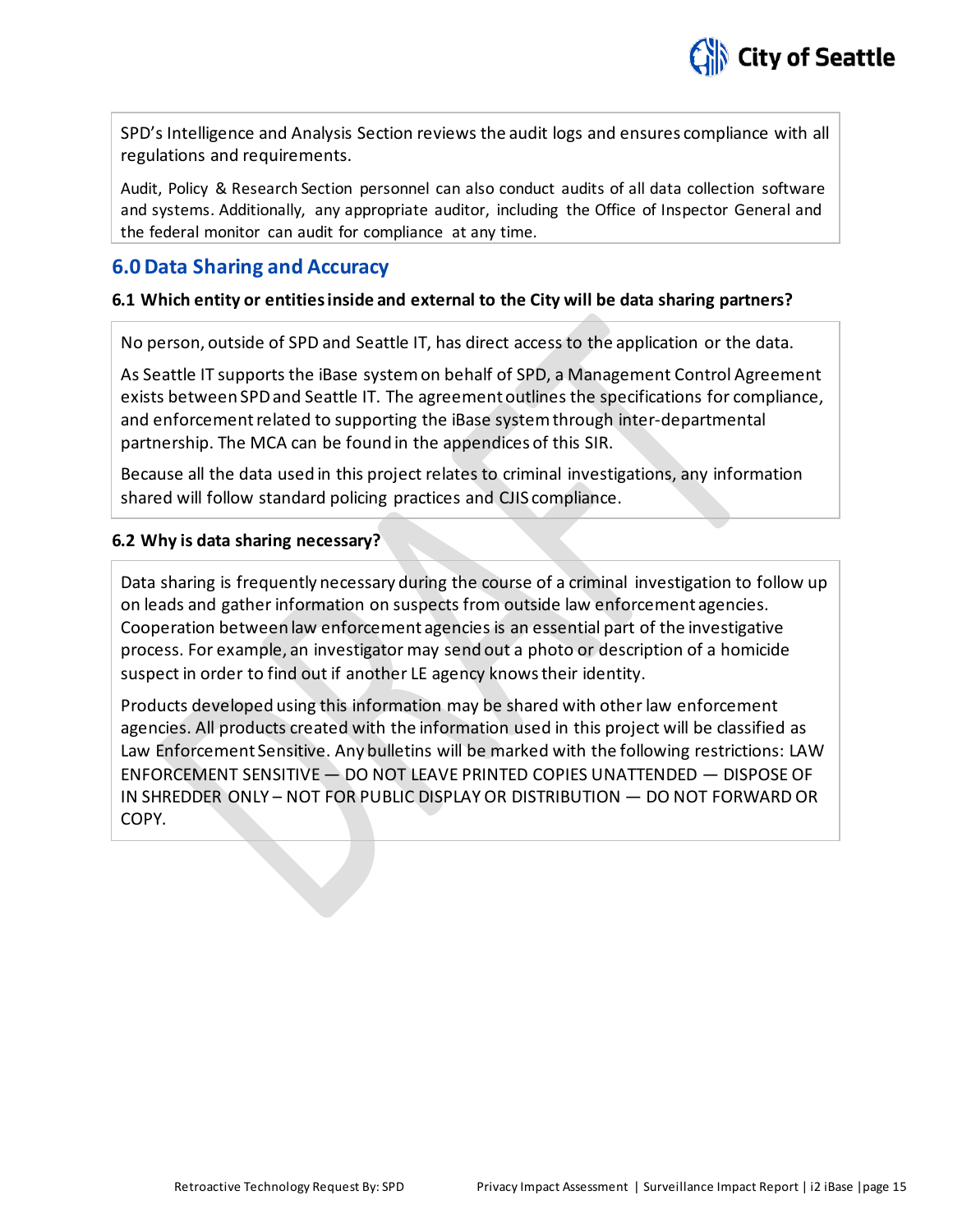

#### **6.3 Are there any restrictions on non-City data use?**

Yes  $\boxtimes$  No  $\square$ 

#### **6.3.1 If you answered yes, provide a copy of the department's procedures and policies for ensuring compliance with these restrictions.**

All users with direct access to the data must have a Seattle Police Department network account. The software is not set up to allow any other agency to access the data.

# **6.4 How does the project/technology review and approve information sharing agreements, memorandums of understanding, new uses of the information, new access to the system by organizations within City of Seattle and outside agencies?**

No additional data sharing agreements have been established regarding the iBase system or the data it contains.

## **6.5 Explain how the project/technology checks the accuracy of the information collected. If accuracy is not checked, please explain why.**

This software simply visualizes the data already available to investigators as part of their criminal investigations. The data collected in this database mirrors that in SPD's RMS/CAD, so no additional accuracy check is required for that data. All manually added information must include the source description, source reliability, and content certainty.

#### **6.6 Describe any procedures that allow individuals to access their information and correct inaccurate or erroneous information.**

As per RCW 10.97, individuals who are subject to a criminal investigation will not be party to the information collection process and thus will not have an opportunity to correct their information. Detectives or other sworn officers may interview such subjects or conduct additional investigation to determine inaccuracies in the information, on a case by case, basis.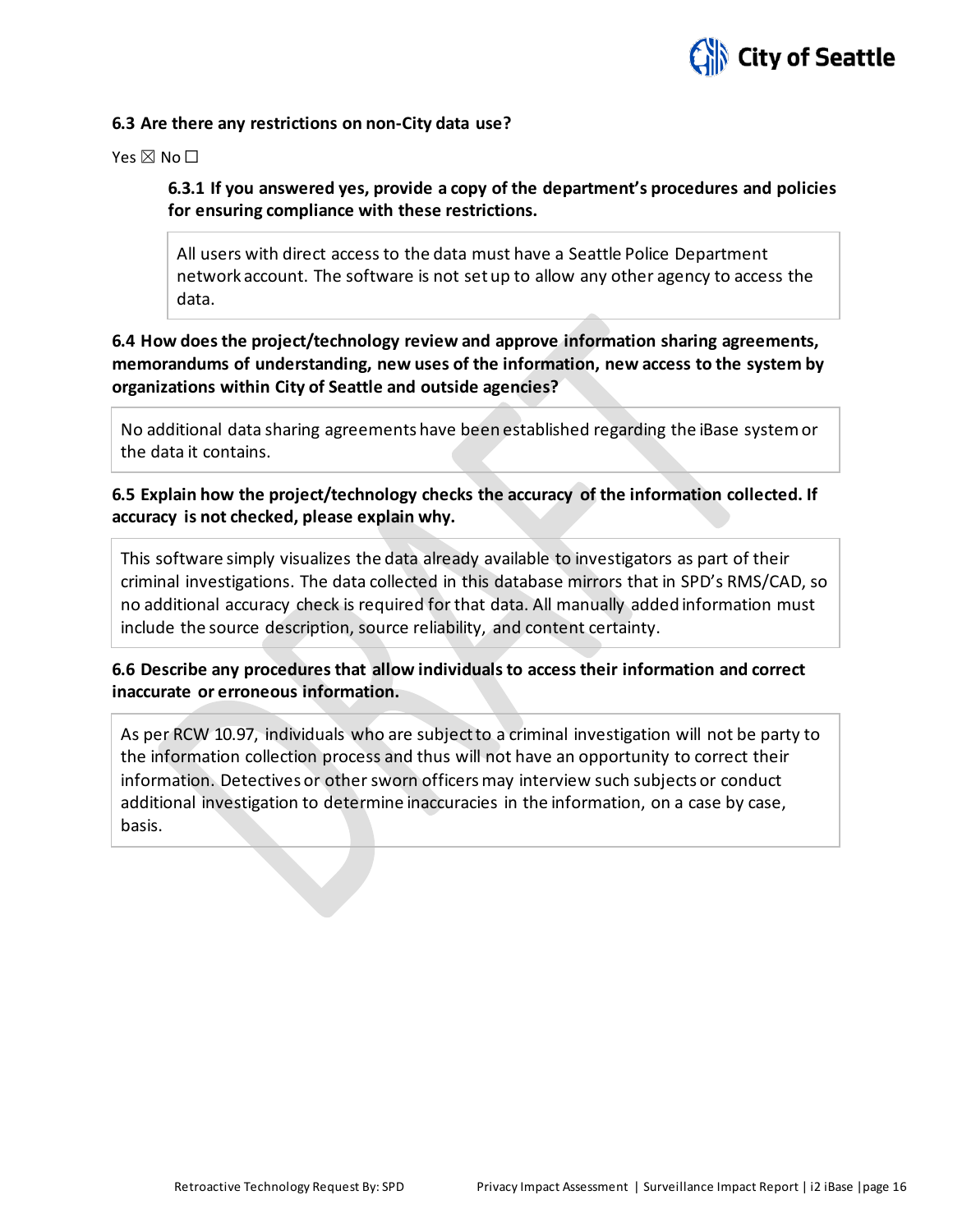

# **7.0 Legal Obligations, Risks and Compliance**

## **7.1 What specific legal authorities and/or agreements permit and define the collection of information by the project/technology?**

IBM Security i2 iBase system is used during the investigation of crimes by the SPD Real Time Crime Center and information collected and stored in the system is related to these criminal investigations.

All use of the i2 iBase system must also comply with SPD Policy 12.050 – Criminal Justice Information Systems and may only be used for legitimate criminal investigative purposes.

Use of the iBase system will be governed by the City of Seattle Intelligence Ordinance, 28 CFR Part 23, CJIS requirements, and any future applicable requirements.

#### **7.2 Describe what privacy training is provided to users either generally or specifically relevant to the project/technology.**

Users of the iBase system and i2 Analyst's Notebook undergo training on the use of the software, which includes privacy training.

All authorized users of the iBase system must be CJIS certified and must maintain Washington State ACCESS certification.

SPD Policy 12.050 mandates that all employees receive Security Awareness Training (Level 2), and all employees also receive City Privacy Training. All SPD employees must adhere to laws, City policy, and Department Policy (SPD Policy 5.001), many of which contain specific privacy requirements. Any employees suspected of being in violation of laws or policy or other misconduct are subject to discipline, as outlined in SPD Policy 5.002.

The CJIS training requirements can be found in the appendices of this document, as well as in question 3.3, above.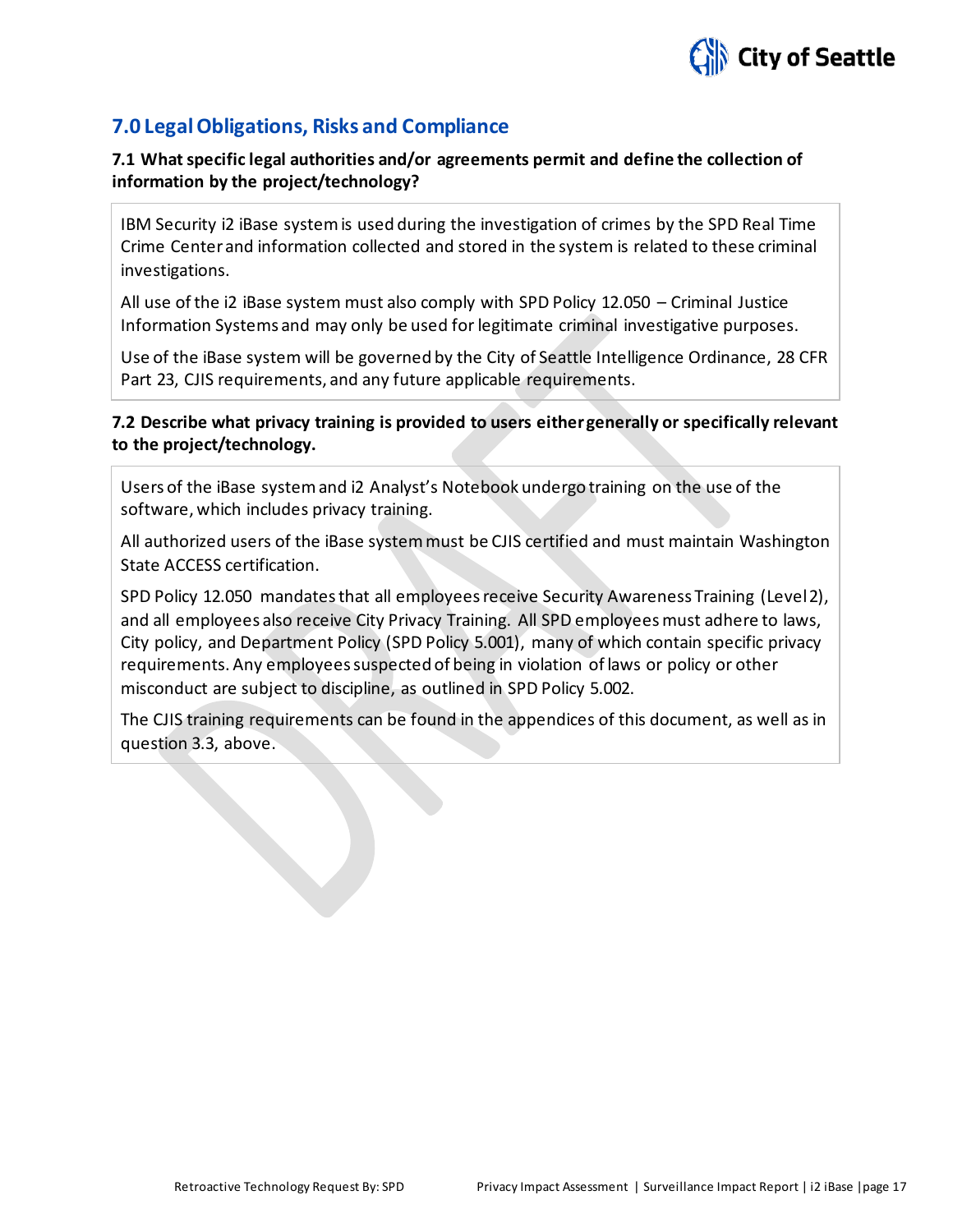

# **7.3 Given the specific data elements collected, describe the privacy risks identified and for each risk, explain how it was mitigated. Specific risks may be inherent in the sources or methods of collection, or the quality or quantity of information included.**

The nature of the Department's mission will inevitably lead it to collect and maintain information many may believe to be private and potentially embarrassing. Minimizing privacy risks revolve around disclosure of personally identifiable information.

The primary privacy risk with this system pertains to Personally Identifiable Information (PII) being added on individuals not directly associated with criminal activity. To mitigate this risk, users only add PII on individuals associated with a criminal investigation and/or collected in accordance with the City of Seattle Intelligence Ordinance. In addition, SPD conducts regular reviews of audit logs to ensure proper use and retention of the data.

SMC 14.12 and SPD Policy 6.060 direct all SPD personnel that "any documentation of information concerning a person's sexual preferences or practices, or their political or religious activities must be for a relevant reason and serve a legitimate law enforcement purpose." Additionally, officers must take care "when photographing demonstrations or other lawful political activities. If demonstrators are not acting unlawfully, police can't photograph them." iBase is not used to track demonstration participants and no demonstration-related images have been input into the iBase system.

Further, SPD Policy 5.140 forbids bias-based policing and outlines processes for reporting and documenting any suspected bias-based behavior, as well as accountability measures.

Finally, see 5.3 for a detailed discussion about procedures related to noncompliance.

#### **7.4 Is there any aspect of the project/technology that might cause concern by giving the appearance to the public of privacy intrusion or misuse of personal information?**

The public may express concern over the consolidation of so much information about individuals, but all of the data that is included in the iBase system is already available to investigators in RMS/CAD and other legally accessible information repositories; this project simply works to make accessing and analyzing that information more efficient. Every individual in the database is related to a criminal investigation or part of an investigation under the City of Seattle Intelligence Ordinance. Under no circumstances will this project involve the collection of Personally Identifiable Information (PII) on people with no connection to criminal investigations or related to a Seattle Police response to an incident.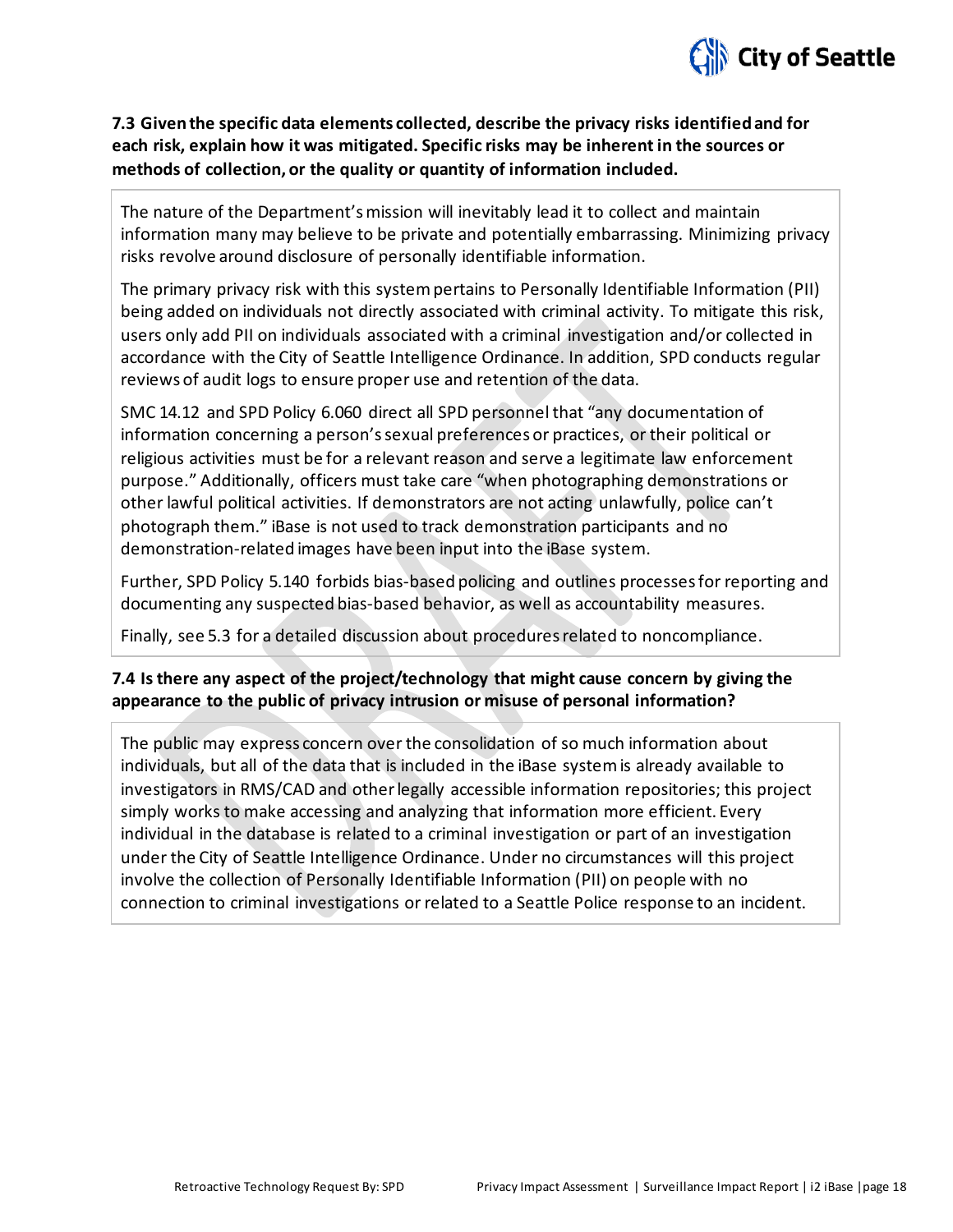

# **8.0 Monitoring and Enforcement**

#### **8.1 Describe how the project/technology maintains a record of any disclosures outside of the department.**

The information used in iBase systemrelates to ongoing criminal investigations. Information will be released in response to public disclosure requests as applicable under the Public Records Act and the City of Seattle Intelligence Ordinance, just as they are applicable to any other SPD investigative records.

Per SPD Policy 12.080, requests for public disclosure are logged by SPD's Legal Unit. Any action taken, and data released subsequently in response to subpoenas is then tracked through a log maintained by the Legal Unit. Public disclosure requests are tracked through the City's GovQA Public Records Response System, and responses to Public Disclosure Requests, including responsive records provided to a requestor, are retained by SPD for two years after the request is completed.

This software is not directly accessed by outside agencies. Information may be shared with outside agencies as it would with any criminal investigation and release is governed by the same rules. Any bulletins or other notifications created with information or analysis resulting from this project are kept in the SPD network file system as well as recorded in the established SPD bulletin system. In addition, the software's audit log keeps a record of all data accessed by each user.

#### **8.2 What auditing measures are in place to safeguard the information, and policies that pertain to them, as well as who has access to the audit data? Explain whether the project/technology conducts self-audits, third party audits or reviews.**

The software's audit log tracks all log-ins/offs, data views, and data modifications. SPD periodically reviews these logs to ensure proper use of the software. In addition, the logs are available at any time for review by the Seattle Intelligence Ordinance Auditor.

SPD's Audit, Policy and Research Section is authorized to conduct audits of all investigative data collection software and systems. In addition, the Office of Inspector General and the federal monitor can conduct audits of the software, and its use, at any time. Audit data is available to the public via Public Records Request.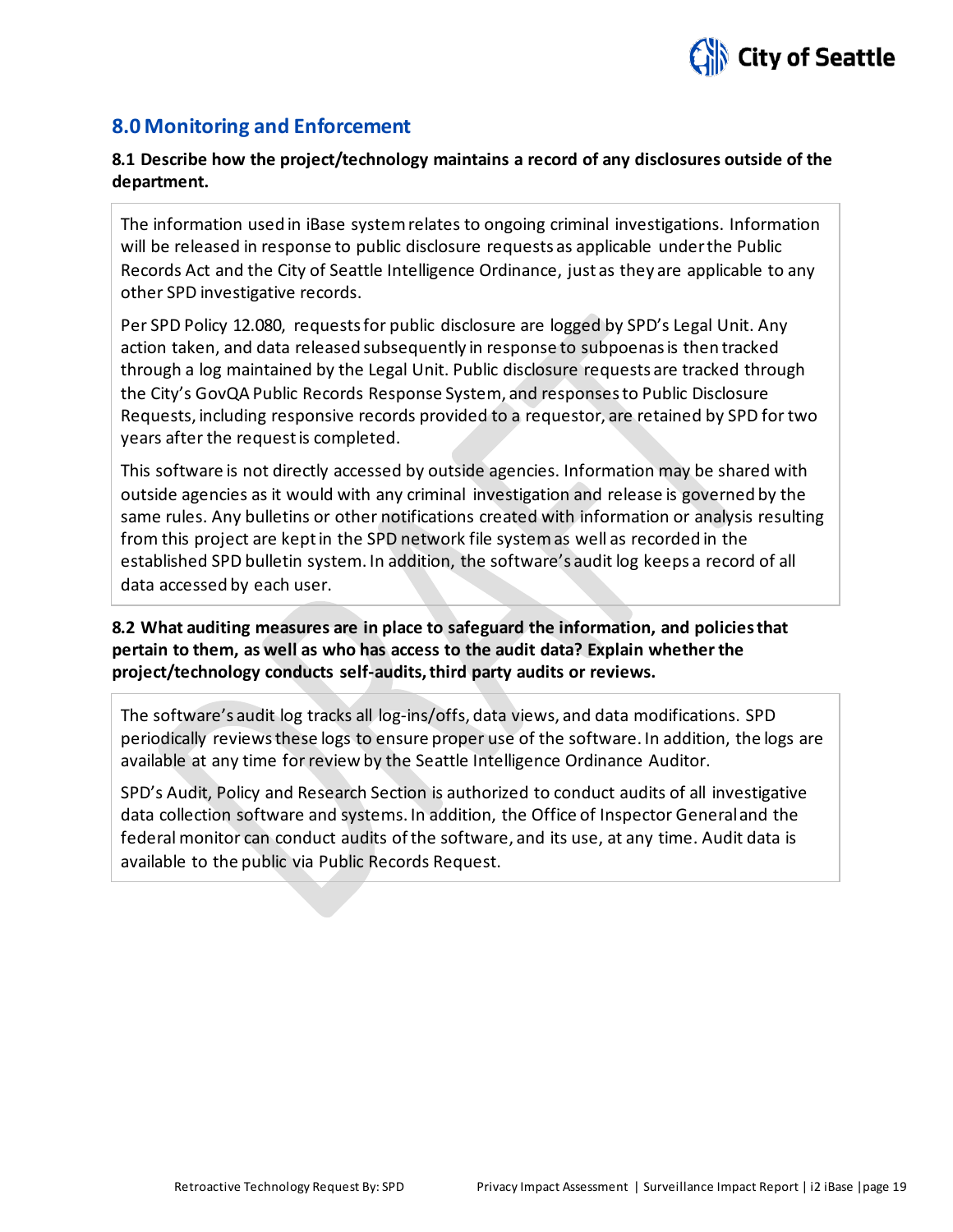

# **Financial Information**

# **Purpose**

This section provides a description of the fiscal impact of the surveillance technology, as required by the surveillance ordinance.

# **1.0 Fiscal Impact**

Provide a description of the fiscal impact of the project/technology by answering the questions below.

#### **1.1 Current or potential sources of funding: initial acquisition costs.**

Current  $\boxtimes$  potential  $\Box$ 

| Date of initial | Date of go | Direct initial | Professional | Other       | Initial              |
|-----------------|------------|----------------|--------------|-------------|----------------------|
| acquisition     | live       | acquisition    | services for | acquisition | acquisition          |
|                 |            | cost           | acquisition  | costs       | funding              |
|                 |            |                |              |             | source               |
| 06/06/17        | 01/04/18   | \$67,860       | \$113,615    | \$17,314    | <b>Federal Grant</b> |
| Notes:          |            |                |              |             |                      |

Notes:

SPD has received a Department of Justice grant in order to build out the technology available to the RTCC.

**1.2 Current or potential sources of funding: on-going operating costs, including maintenance, licensing, personnel, legal/compliance use auditing, data retention and security costs.**

#### Current  $\nabla$  potential  $\nabla$

| Annual<br>maintenance and<br>licensing | Legal/compliance,<br>audit, data<br>retention and<br>other security<br>costs | Department<br>overhead | IT overhead | Annual funding<br>source |
|----------------------------------------|------------------------------------------------------------------------------|------------------------|-------------|--------------------------|
| \$12,325                               |                                                                              | O                      | \$4,713.97  | SPD Budget               |

Notes: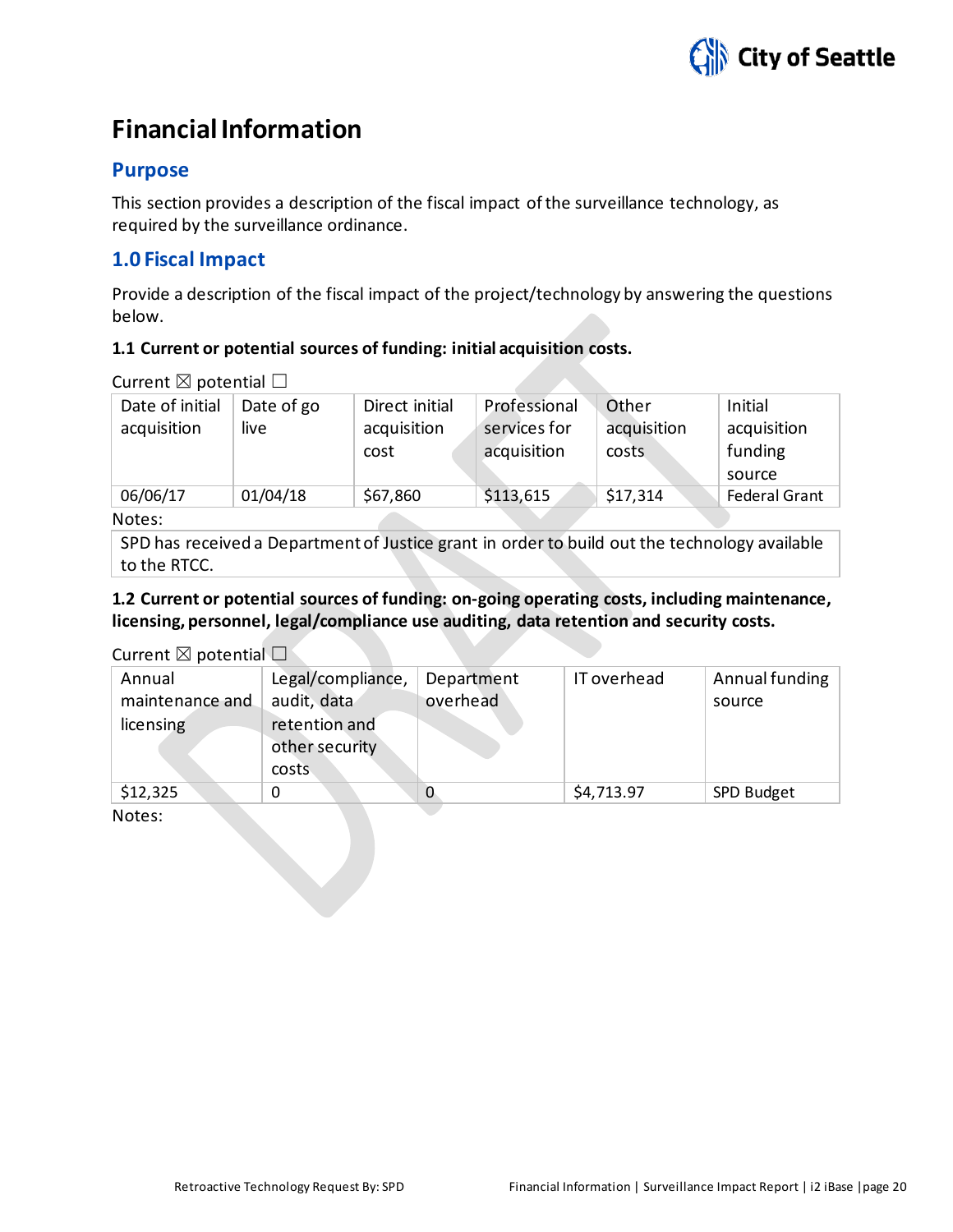

The primary ongoing cost of this project is the annual iBase licenses. Maintenance of the software and servers is handled by SPD and Seattle IT.

#### **1.3 Cost savings potential through use of the technology**

Quantifying the cost savings through this technology is difficult as the primary purpose is to improve the department's effectiveness at reducing crime and improving public safety. While no formal study was done of the time previously wasted on manually re-entering information onto a chart, adding a single person's criminal history to a chart could take multiple days of work. With this software, a user can see a subject's criminal history in minutes. The manhours saved on such tasks saves the department money, while also enhancing the department's overall understanding of crime within the City of Seattle.

**1.4 Current or potential sources of funding including subsidies or free products offered by vendors or governmental entities**

Additional federal grants could be acquired to pay the continued licensing fees of the software.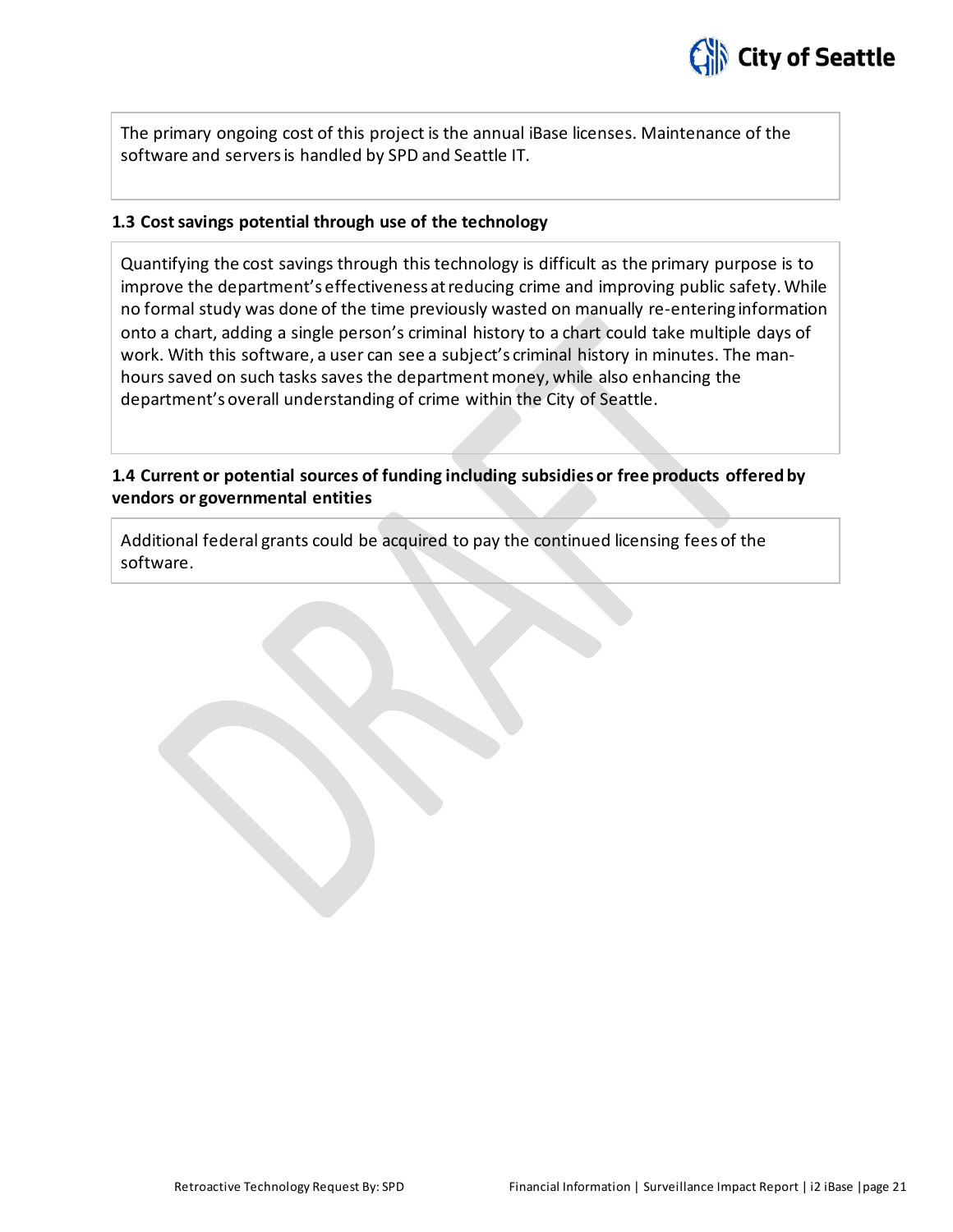

# **Expertise and References**

# **Purpose**

The following information is provided to ensure that Council has a group of experts to reference while reviewing the completed surveillance impact report ("SIR"). Any individuals or agencies referenced must be made aware ahead of publication that their information has been included. All materials must be available for Council to access or review, without requiring additional purchase or contract.

# **1.0 Other Government References**

Please list any other government bodies that have implemented this technology and can speak to the implementation of this technology.

| Agency, municipality, etc. | Primary contact | Description of current use |
|----------------------------|-----------------|----------------------------|
|                            |                 |                            |

# **2.0 Academics, Consultants, and Other Experts**

Please list any experts in the technology under consideration, or in the technical completion of the service or function the technology is responsible for.

| Agency, municipality, etc. | Primary contact | Description of current use |
|----------------------------|-----------------|----------------------------|
|                            |                 |                            |

# **3.0 White Papers or Other Documents**

Please list any authoritative publication, report or guide that is relevant to the use of this technology or this type of technology.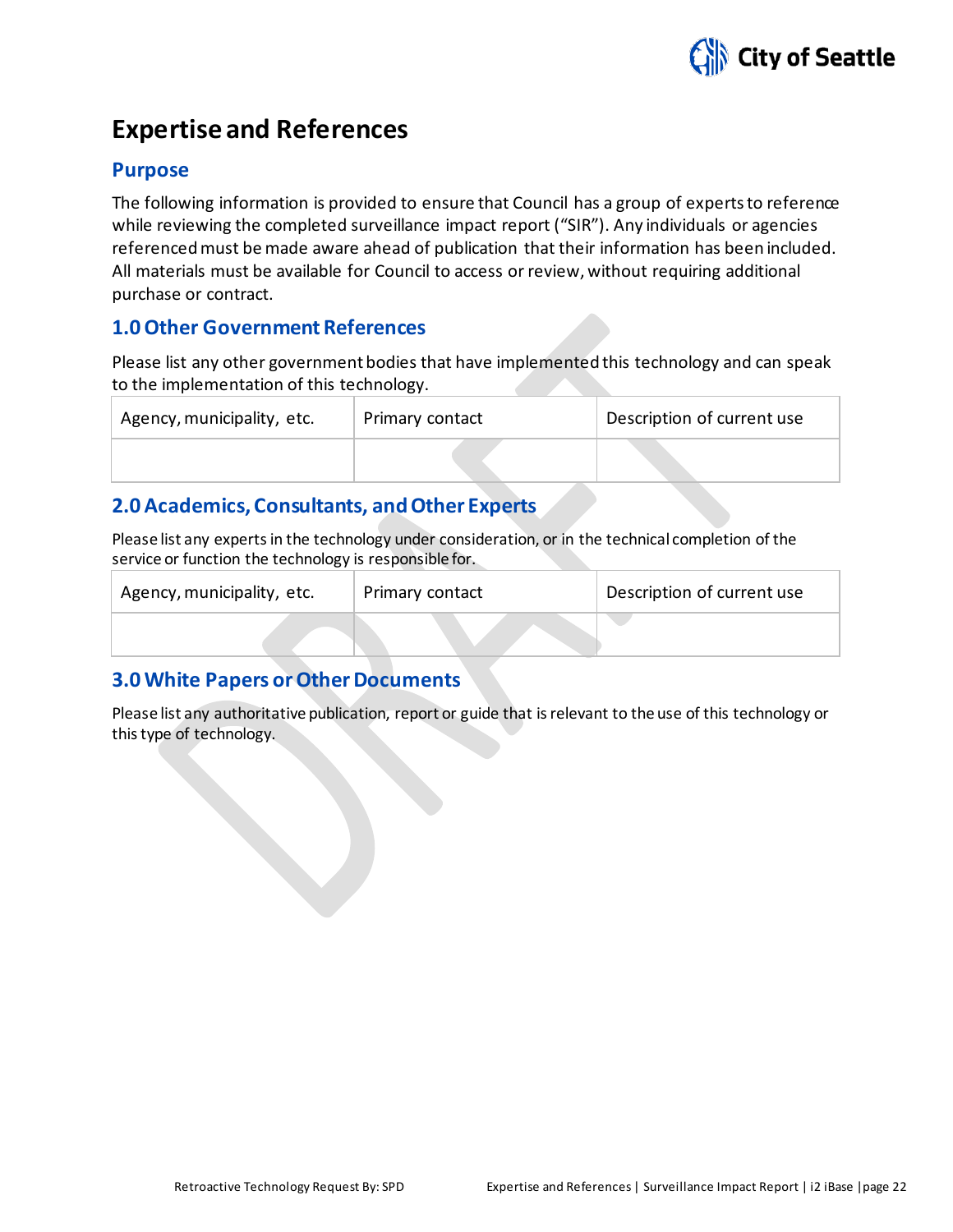

| Title                                                                      | Publication                                                                               | Link                                                                                 |
|----------------------------------------------------------------------------|-------------------------------------------------------------------------------------------|--------------------------------------------------------------------------------------|
| Applicat<br>ion of<br>Link<br>Analysis<br>to<br>Police<br>Intellige<br>nce | <b>HUMAN</b><br><b>FACTORS Volume:17 Issue</b><br>:2 Dated:(APRIL<br>1975) Pages: 157-164 | https://www.ncjrs.gov/App/Publications/abstract.as<br>px?ID=45467                    |
| Police<br>Informa<br>tion<br>Systems<br>and<br>Intellige<br>nce<br>Systems | United Nations Office on<br>Drugs and Crime                                               | https://www.un.org/ruleoflaw/files/4 Police Inform<br>ation_Intelligence_Systems.pdf |
| Investig<br>ative<br>Analysis<br>in Law<br>Enforce<br>ment                 | <b>IBM Solution Brief</b>                                                                 | https://www.ibm.com/downloads/cas/OW3KJN1Y                                           |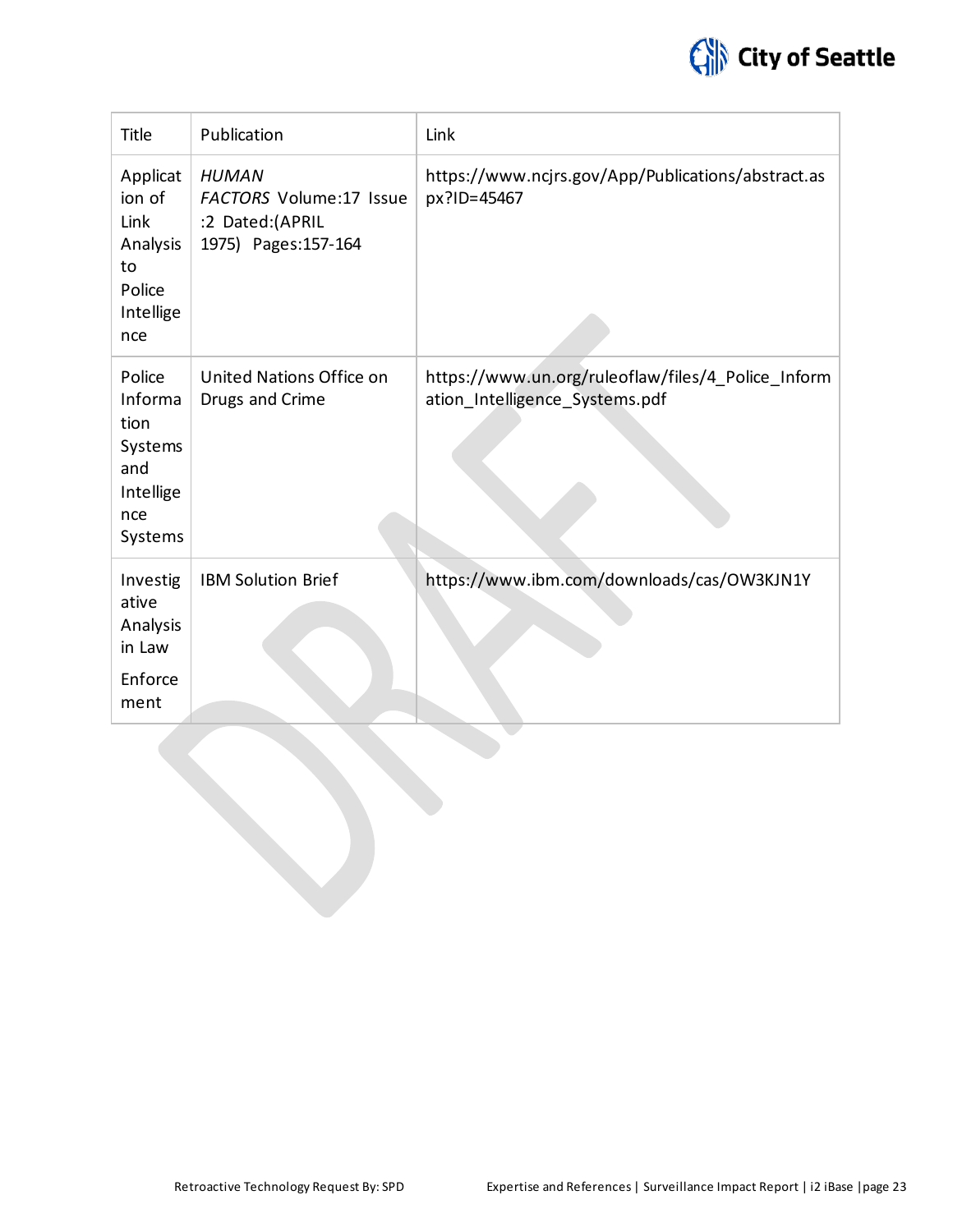

# **Racial Equity Toolkit ("RET") and engagement for public commentworksheet**

# **Purpose**

Departments submitting a SIR are required to complete an adapted version of the Racial Equity Toolkit ("RET") in order to:

- Provide a framework for the mindful completion of the SIR in a way that is sensitive to the historic exclusion of vulnerable and historically underrepresented communities. Particularly, to inform the public engagement efforts departments will complete as part of the surveillance impact report.
- Highlight and mitigate any impacts on racial equity from the adoption and the use of the technology.
- Highlight and mitigate any disparate impacts on individuals or vulnerable communities.
- Fulfill the public engagement requirements of the surveillance impact report.

# **Adaptation of the RET for Surveillance Impact Reports**

The RET was adapted for the specific use by the Seattle Information Technology Departments' ("Seattle IT") Privacy Team, the Office of Civil Rights ("OCR"), and Change Team members from Seattle IT, Seattle City Light, Seattle Fire Department, Seattle Police Department, and Seattle Department of Transportation.

# **Racial Equity Toolkit Overview**

The vision of the Seattle Race and Social Justice Initiative ("RSJI") is to eliminate racial inequity in the community. To do this requires ending individual racism, institutional racism and structural racism. The RET lays out a process and a set of questions to guide the development, implementation and evaluation of policies, initiatives, programs, and budget issues to address the impacts on racial equity.

# **1.0 Set Outcomes**

# **1.1. Seattle City Council has defined the following inclusion criteria in the surveillance ordinance, and they serve as important touchstones for the risks departments are being asked to resolve and/or mitigate. Which of the following inclusion criteria apply to this technology?**

 $\Box$  The technology disparately impacts disadvantaged groups.

 $\Box$  There is a high likelihood that personally identifiable information will be shared with non-City entities that will use the data for a purpose other than providing the City with a contractually agreed-upon service.

 $\boxtimes$  The technology collects data that is personally identifiable even if obscured, de-identified, or anonymized after collection.

 $\boxtimes$  The technology raises reasonable concerns about impacts to civil liberty, freedom of speech or association, racial equity, or social justice.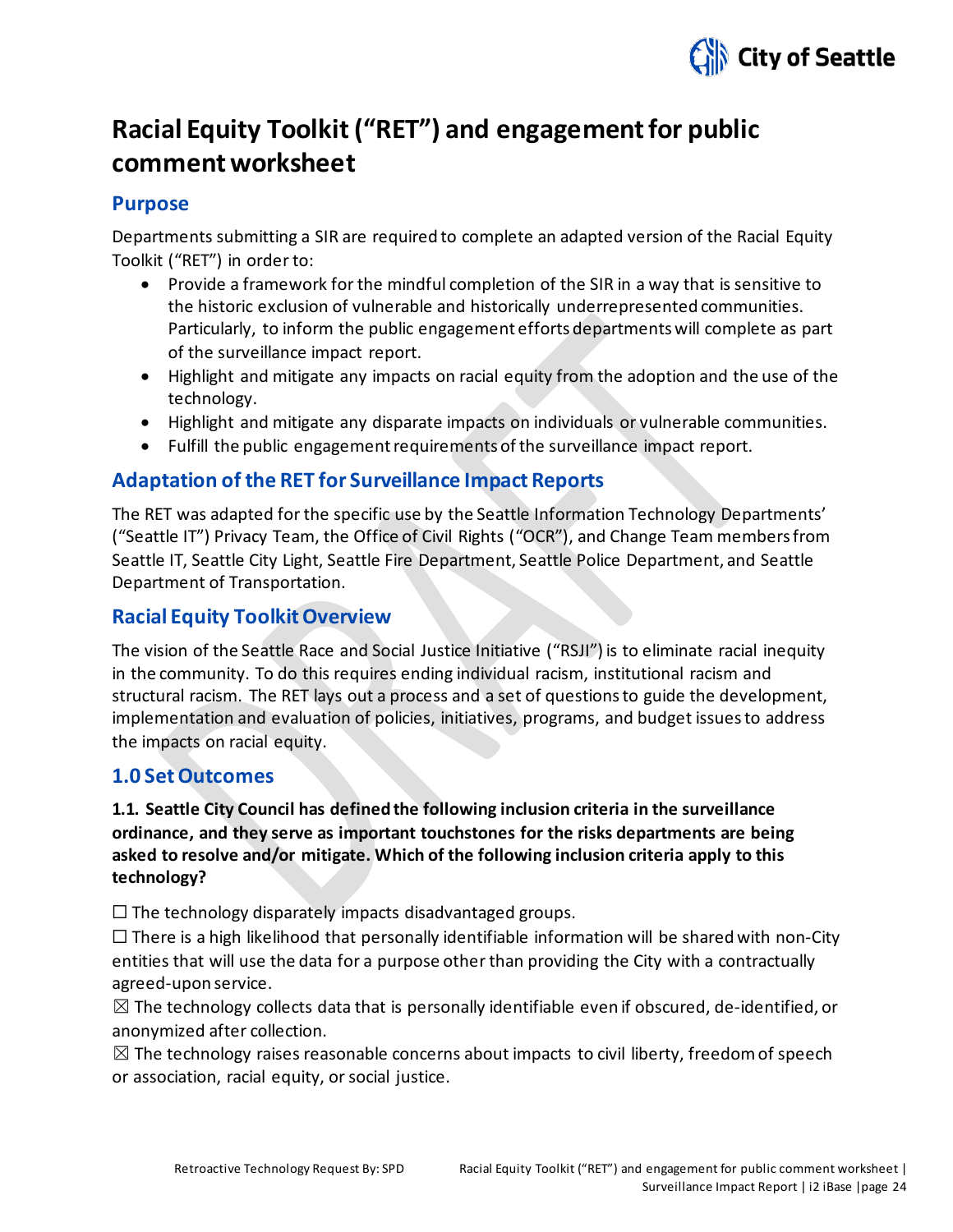

#### **1.2 What are the potential impacts on civil liberties through the implementation of this technology? How is the department mitigating these risks?**

Some personally identifiable information (PII) gathered during criminal investigations could be used to identify individuals who are associates of criminal suspects, such as their name, home address or contact information. Victims of criminal activity may also be identified during incident responses, whose identities should be protected in accordance with RCW 42.56.240 and RCW 70.02. SPD mitigates these risks by entering information into the iBase system only when it is related to the investigation of a crime and/or collected in accordance with the City of Seattle Intelligence Ordinance. In addition, SPD conducts regular reviews of audit logs to ensure proper use and retention of the data.

#### **1.3 What are the risks for racial or ethnicity-based bias through each use or deployment of this technology? How is the department mitigating these risks?**

Include a description of any issues that may arise such as algorithmic bias or the possibility for ethnic bias to emerge in people and/or system decision-making.

The mission of the Seattle Police Department is to prevent crime, enforce the law, and support quality public safety by delivering respectful, professional, and dependable police services. To mitigate against any potential algorithmic bias or ethnic bias to emerge in the use of link analysis software such as the iBase system, SPD employees are responsible for gathering, creating, and disseminating information (internally or externally as defined above) and are bound by SPD Policy 5.140 which forbids bias-based policing and outlines processes for reporting and documenting any suspected bias-based behavior, as well as accountability measures.

#### **1.4 Where in the City is the technology used or deployed?**

|  |  |  |  | $\boxtimes$ all Seattle neighborhoods |
|--|--|--|--|---------------------------------------|
|--|--|--|--|---------------------------------------|

| <b>Ballard</b>                | $\Box$ Northwest                     |
|-------------------------------|--------------------------------------|
| $\Box$ Belltown               | $\Box$ Madison Park / Madison Valley |
| $\Box$ Beacon Hill            | $\Box$ Magnolia                      |
| $\Box$ Capitol Hill           | $\Box$ Rainier Beach                 |
| $\Box$ Central District       | $\Box$ Ravenna / Laurelhurst         |
| $\Box$ Columbia City          | $\Box$ South Lake Union / Eastlake   |
| $\Box$ Delridge               | $\Box$ Southeast                     |
| $\Box$ First Hill             | $\Box$ Southwest                     |
| $\Box$ Georgetown             | $\Box$ South Park                    |
| $\Box$ Greenwood / Phinney    | $\Box$ Wallingford / Fremont         |
| $\Box$ International District | $\lrcorner$ West Seattle             |
| $\Box$ Interbay               | $\Box$ King county (outside Seattle) |
| $\Box$ North                  | $\Box$ Outside King County.          |
| $\Box$ Northeast              |                                      |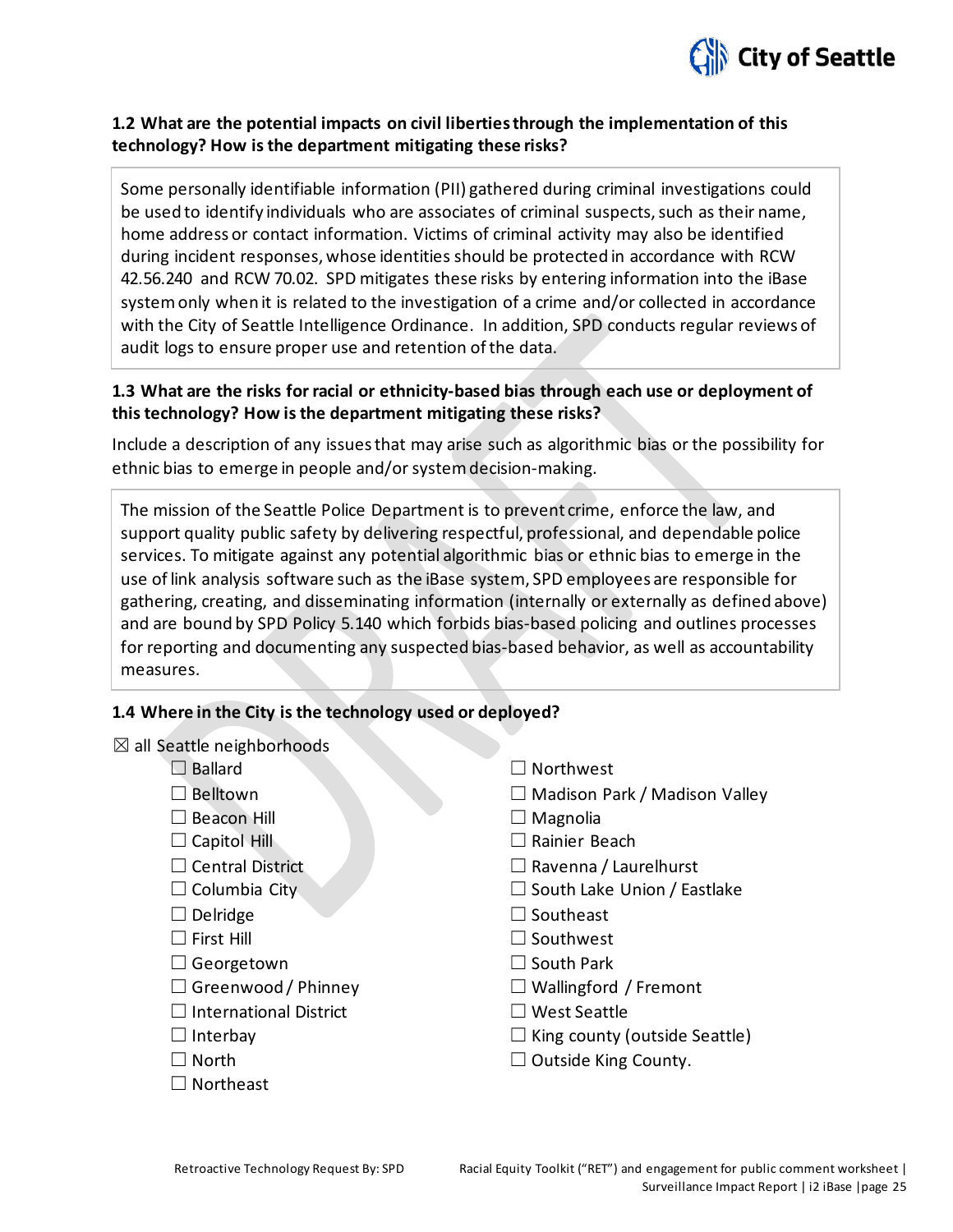

#### If possible, please include any maps or visualizations of historical deployments / use.

n/a

#### **1.4.1 What are the racial demographics of those living in this area or impacted by these issues?**

City of Seattle demographics: White - 69.5%; Black or African American - 7.9%; Amer. Indian & Alaska Native - 0.8%; Asian - 13.8%; Native Hawaiian & Pacific Islander - 0.4; Other race - 2.4%; Two or more races - 5.1%; Hispanic or Latino ethnicity (of any race): 6.6%; Persons of color: 33.7%.

King County demographics: White – 70.1%; Black or African American – 6.7%; American Indian & Alaskan Native – 1.1%; Asian, Native Hawaiian, Pacific Islander – 17.2%; Hispanic or Latino (of any race) – 9.4%

## **1.4.2 How does the Department to ensure diverse neighborhoods, communities, or individuals are not specifically targeted through the use or deployment of this technology?**

IBM Security i2 iBase system is used during the investigation of crimes by the SPD Real Time Crime Center and information collected and stored in the system is related to these criminal investigations. There is no distinction in the levels of service this system provides to the various and diverse neighborhoods, communities, or individuals within the city.

All use of the i2 iBase system must also comply with SPD Policy 12.050 – Criminal Justice Information Systems and may only be used for legitimate criminal investigative purposes.

Use of the iBase system is be governed by the City of Seattle Intelligence Ordinance, 28 CFR Part 23, CJIS requirements, and any future applicable requirements.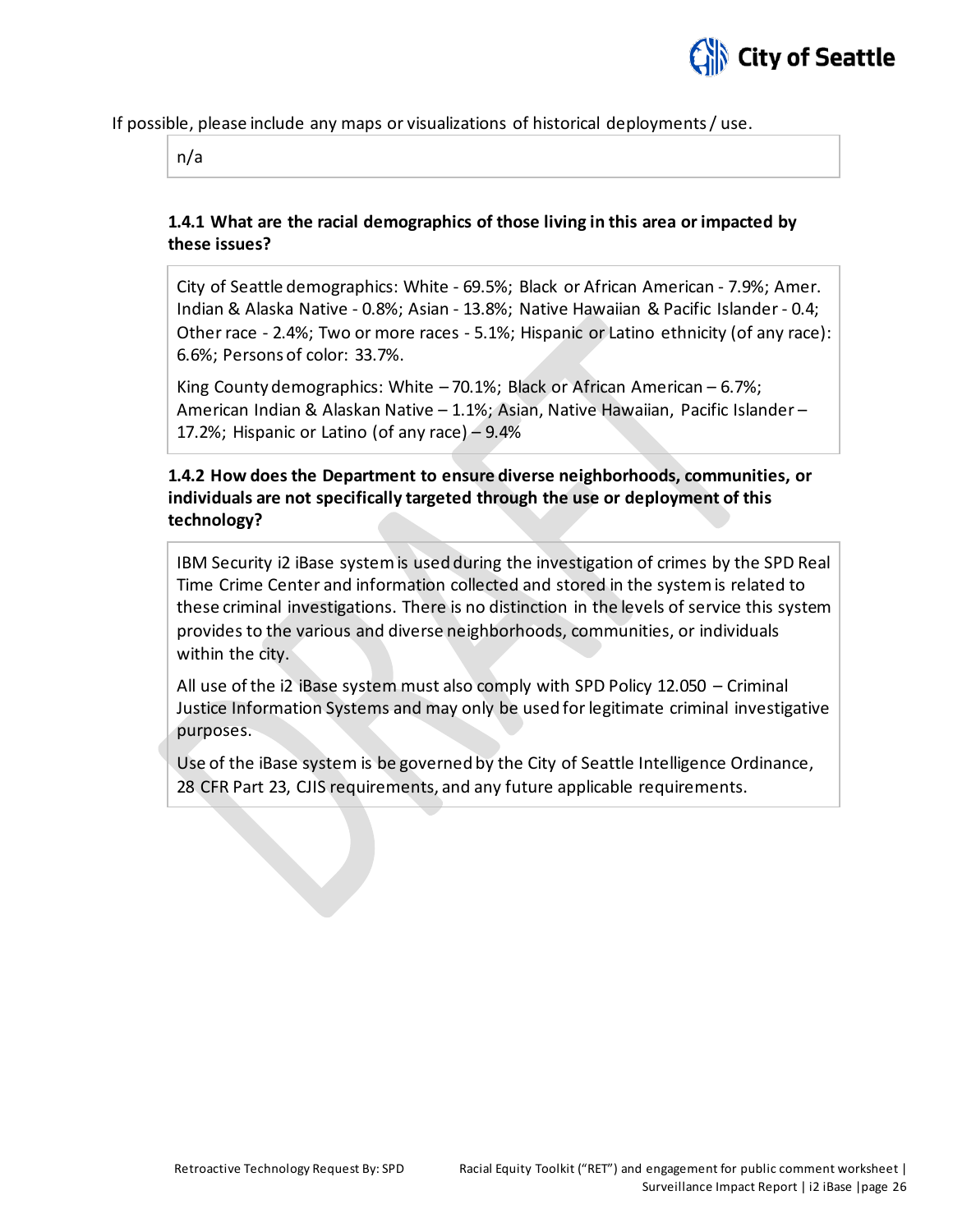

#### **1.5 How do decisions around data sharing have the potential for disparate impact on historically targeted communities? What is the department doing to mitigate those risks?**

The Aspen Institute on Community Change defines *structural racism* as "…public policies, institutional practices, cultural representations and other norms [which] work in various, often reinforcing ways to perpetuate racial group inequity. $\alpha_1$  Data sharing has the potential to be a contributing factor to structural racism and thus creating a disparate impact on historically targeted communities. Data sharing is frequently necessary during the course of a criminal investigation to follow up on leads and gather information on suspects from outside law enforcement agencies. Cooperation between law enforcement agencies is an essential part of the investigative process.

In an effort to mitigate the possibility of disparate impact on historically targeted communities, SPD has established policies regarding the dissemination of data in connection with criminal prosecutions, Washington Public Records Act (Chapter 42.56 RCW), and other authorized researchers.

Further, SPD Policy 5.140 forbids bias-based policing and outlines processes for reporting and documenting any suspected bias-based behavior, as well as accountability measures.

# **1.6 How do decisions around data storage and retention have the potential for disparate impact on historically targeted communities? What is the department doing to mitigate those risks?**

Like decisions around data sharing, data storage and retention have similar potential for disparate impact on historically targeted communities. The information stored within the iBase system is related only to criminal investigations and its users are subject to SPD's existing policies prohibiting bias-based policing. Further, SPD Policy 5.140 forbids bias-based policing and outlines processes for reporting and documenting any suspected bias-based behavior, as well as accountability measures.

# **1.7 What are potential unintended consequences (both negative and positive potential impact)? What proactive steps can you can / have you taken to ensure these consequences do not occur.**

The most important unintended possible consequence related to the continued utilization of the iBase system is the possibility that erroneous links between individuals related to criminal investigations may be considered. However, because all analysis conducted in the RTCC is developed manually by analysts the risk is mitigated by the efficiencies provided by the use of the iBase system.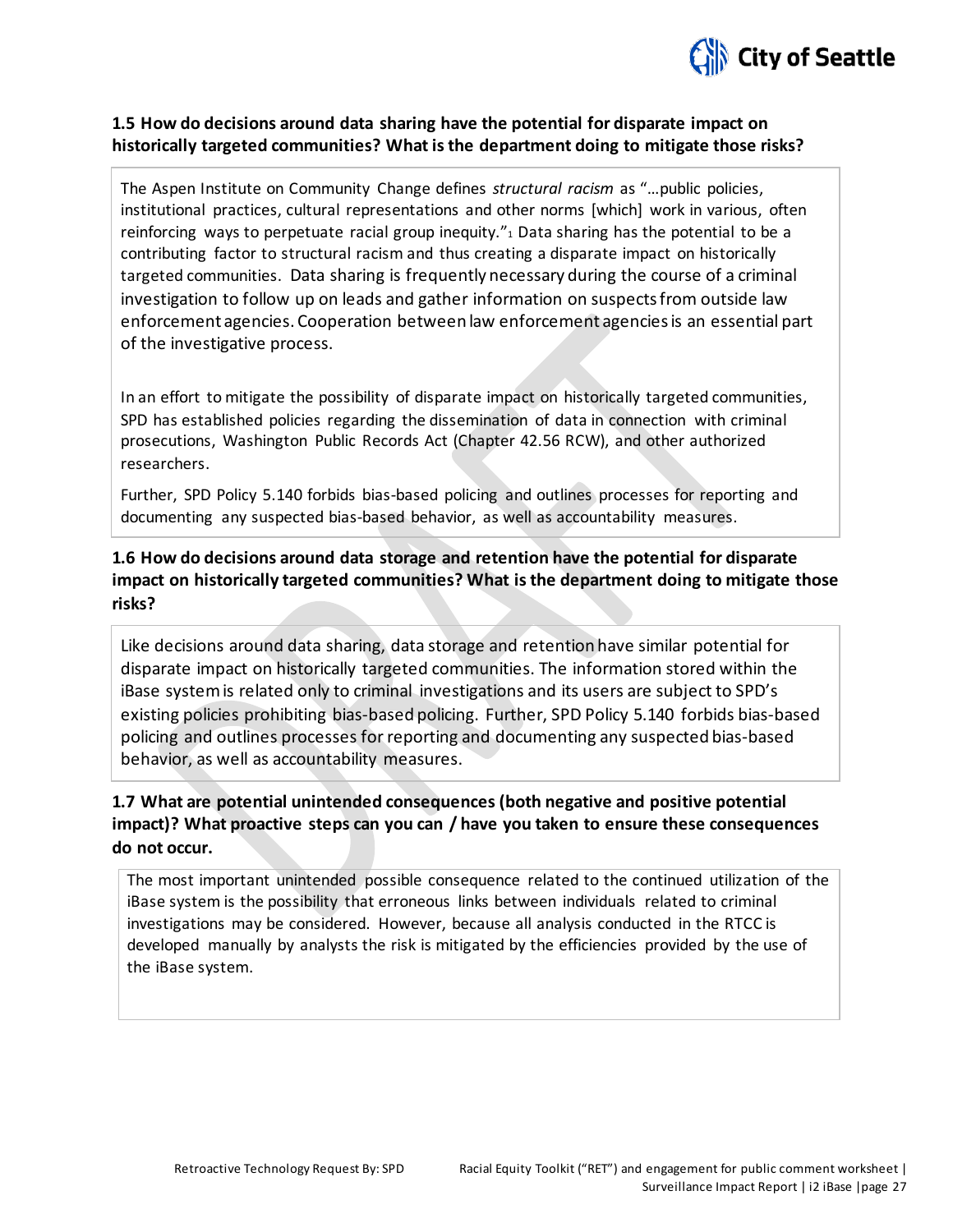

# **2.0 Public Outreach**

#### **2.1 Organizations who received a personal invitation to participate.**

Please include a list of all organizations specifically invited to provide feedback on this technology.

| - |
|---|
|---|

#### **2.1 Scheduled public meeting(s).**

Meeting notes, sign-in sheets, all comments received, and questions from the public will be included in Appendix B, C, D, E, F, G, H and I. Comment analysis will be summarized in section 3.0 Public Comment Analysis.

| Location           |  |
|--------------------|--|
| <b>Time</b>        |  |
| Capacity           |  |
| Link to URL Invite |  |

## **2.2 Scheduled focus Group Meeting(s)**

Meeting 1

| Community<br><b>Engaged</b> |  |
|-----------------------------|--|
| <b>Date</b>                 |  |
| Meeting 2                   |  |
| <b>Community</b><br>Engaged |  |

**Date**

# **3.0 Public Comment Analysis**

This section will be completed after the public comment period has been completed on [DATE] by Privacy Office staff.

#### **3.1 Summary of Response Volume**

Dashboard of respondent demographics.

#### **3.2 Question One: What concerns, if any, do you have about the use of this technology?**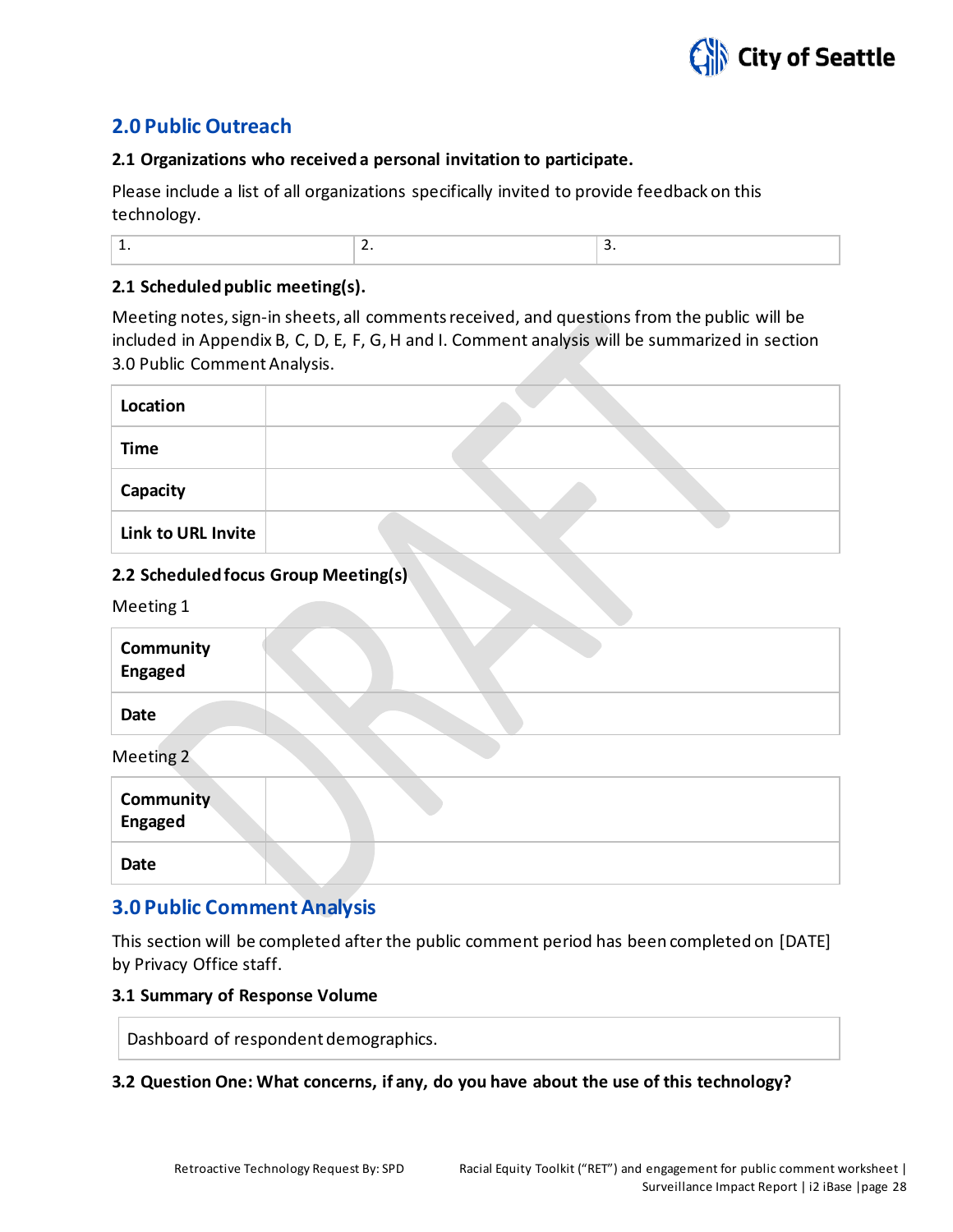

Dashboard of respondent demographics.

#### **3.3 Question Two: What value, if any, do you see in the use of this technology?**

Dashboard of respondent demographics.

#### **3.4 Question Three: What would you want City leadership to consider when making a decision about the use of this technology?**

Dashboard of respondent demographics.

#### **3.5 Question Four: General response to the technology.**

Dashboard of respondent demographics.

#### **3.5 General Surveillance Comments**

These are comments received that are not particular to any technology currently under review.

Dashboard of respondent demographics.

#### **4.0 Response to Public Comments**

This section will be completed after the public comment period has been completed on [DATE].

#### **4.1 How will you address the concerns that have been identified by the public?**

What program, policy and partnership strategies will you implement? What strategies address immediate impacts? Long-term impacts? What strategies address root causes of inequity listed above? How will you partner with stakeholders for long-term positive change?

## **5.0 Equity Annual Reporting**

#### **5.1 What metrics for this technology be reported to the CTO for the annual equity assessments?**

Respond here.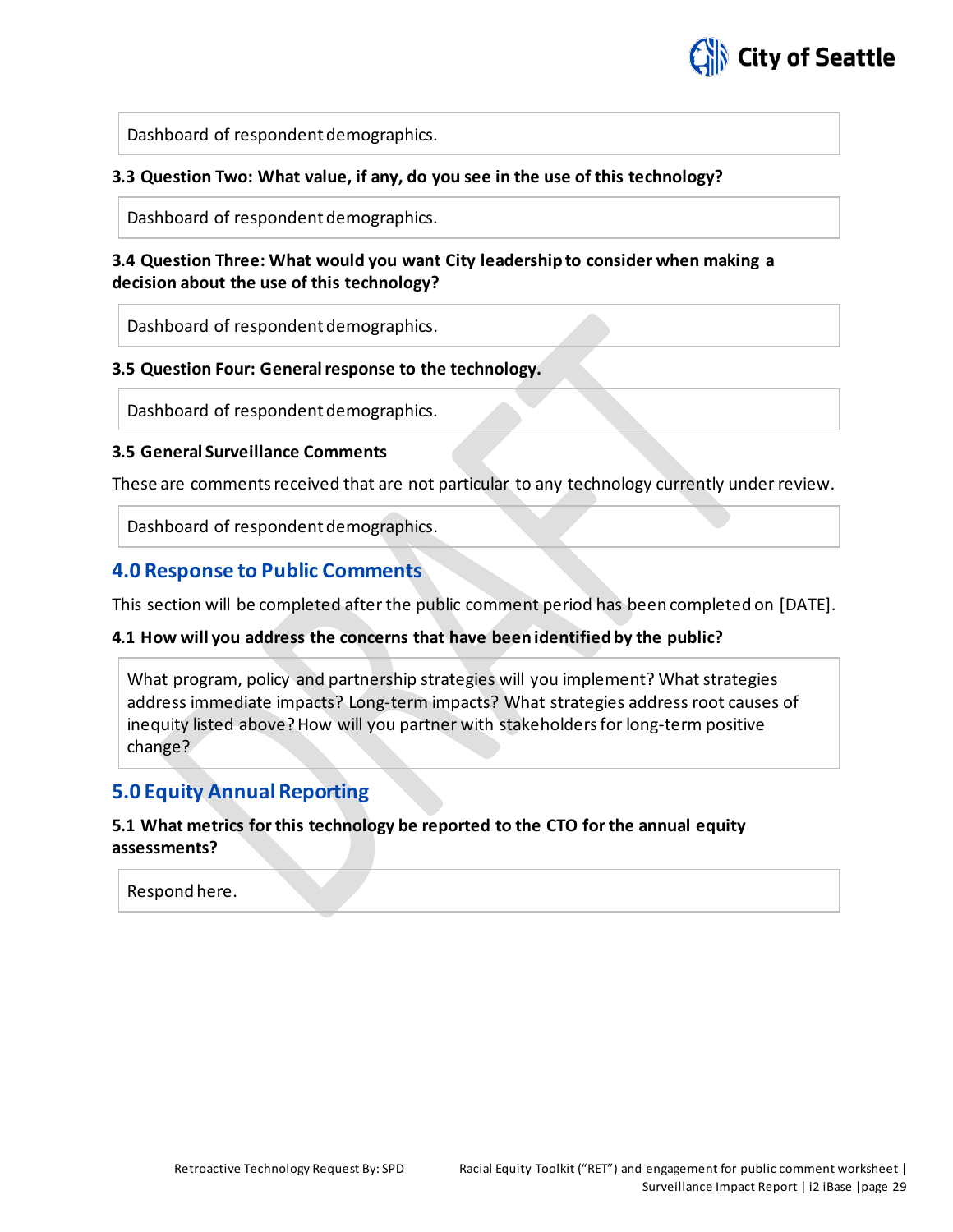

# **Privacy and Civil Liberties Assessment**

# **Purpose**

This section shall be completed after public engagement has concluded and the department has completed the racial equity toolkit section above. The privacy and civil liberties assessment is completed by the community surveillance working group ("working group"), per the surveillance ordinance which states that the working group shall:

"Provide to the executive and the CityCouncil a privacy and civil liberties impact assessment for each SIR that must be included with any departmental request for surveillance technology acquisition or in-use approval. The impact assessment shall include a description of the potential impact of the surveillance technology on civil rights and liberties and potential disparate impacts on communities of color and other marginalized communities. The CTOshall share with the working group a copy of the SIR that shall also be posted during the period of public engagement. At the conclusion of the public engagement period, the CTOshall share the final proposed SIR with the working group at least six weeks prior to submittal of the SIR to Council for approval. The working group shall provide its impact assessment in writing to the executive and the CityCouncil for inclusion in the SIR within six weeks of receiving the final proposed SIR. If the working group does not provide the impact assessment before such time, the working group must ask for a two-week extension of time to City Council in writing. If the working group fails to submit an impact statement within eight weeks of receiving the SIR, the department and CityCouncil may proceed with ordinance approval without the impact statement."

# **Working Group Privacy and Civil Liberties Assessment**

Respond here.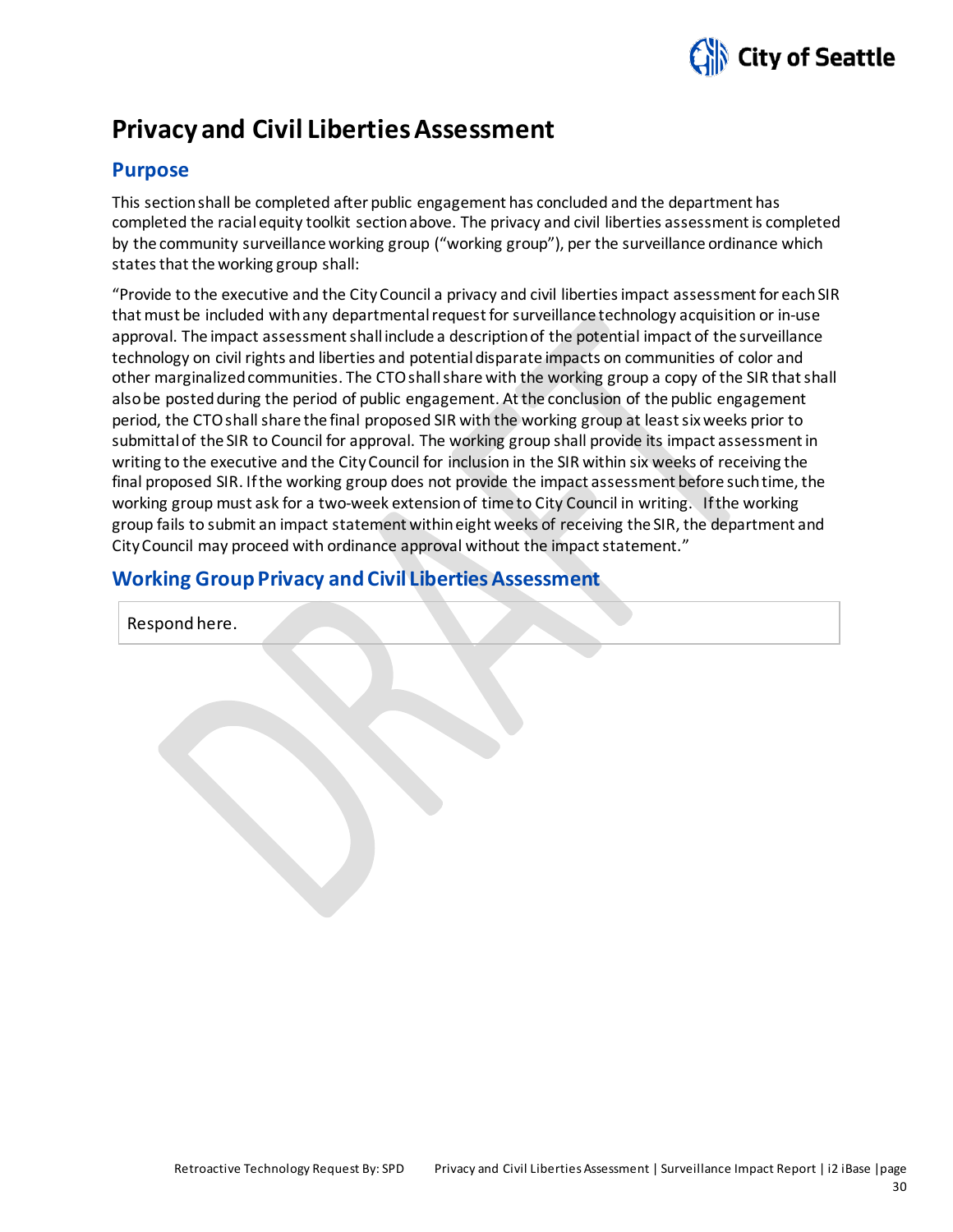

# **Submitting Department Response**

# **Description**

Provide the high-level description of the technology, including whether software or hardware, who uses it and where/when.

## **Purpose**

State the reasons for the use cases for this technology; how it helps meet the departmental mission; benefits to personnel and the public; under what ordinance or law it is used/mandated or required; risks to mission or public if this technology were not available.

# **Benefits to the Public**

Provide technology benefit information, including those that affect departmental personnel, members of the public and the City in general.

# **Privacy and Civil Liberties Considerations**

Provide an overview of the privacy and civil liberties concerns that have been raised over the use or potential mis-use of the technology; include real and perceived concerns.

# **Summary**

Provide summary of reasons for technology use; benefits; and privacy considerations and how we are incorporating those concerns into our operational plans.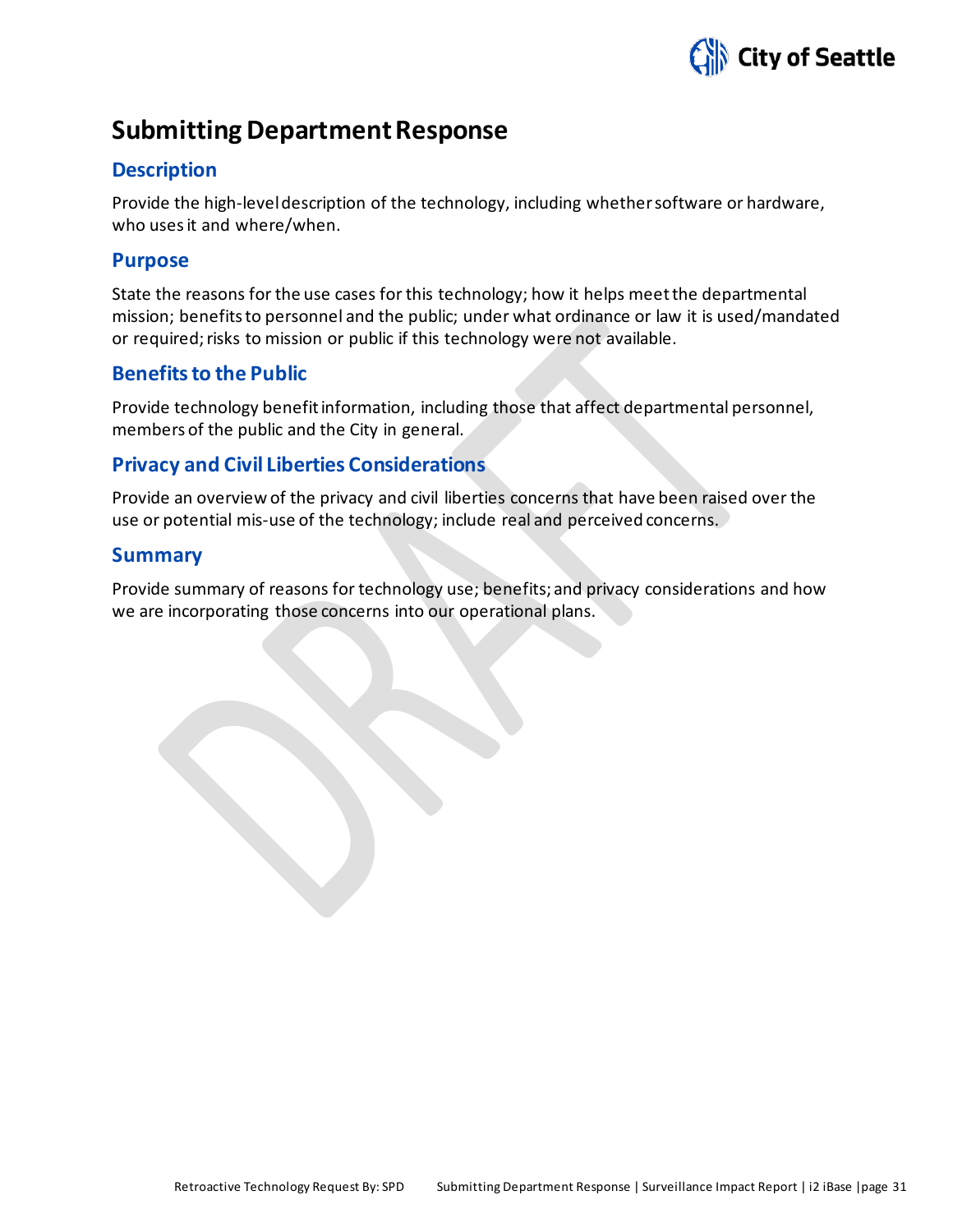

# **Appendix A: Glossary**

**Accountable:** (taken from the racial equity toolkit.) Responsive to the needs and concerns of those most impacted by the issues you are working on, particularly to communities of color and those historically underrepresented in the civic process.

**Community outcomes:** (takenfrom the racial equity toolkit.) The specific result you are seeking to achieve that advances racial equity.

**Contracting equity:** (taken from the racial equity toolkit.) Efforts to achieve equitable racial outcomes in the way the City spends resources, including goods and services, consultants and contracting.

**DON:** "department of neighborhoods."

**Immigrant and refugee access to services:**(taken from the racial equity toolkit.) Government services and resources are easily available and understandable to all Seattle residents, including non-native English speakers. Full and active participation of immigrant and refugee communities exists in Seattle's civic, economic and cultural life.

**Inclusive outreach and public engagement:** (taken from the racial equity toolkit.) Processes inclusive of people of diverse races, cultures, gender identities, sexual orientations and socio-economic status. Access to information, resources and civic processes so community members can effectively engage in the design and delivery of public services.

**Individual racism:** (taken from the racial equity toolkit.) Pre-judgment, bias, stereotypes about an individual or group based on race. The impacts of racism on individuals including white people internalizing privilege, and people of color internalizing oppression.

**Institutional racism:** (taken from the racial equity toolkit.) Organizational programs, policies or procedures that work to the benefit of white people and to the detriment of people of color, usually unintentionally or inadvertently.

#### **OCR**: "Office of Civil Rights."

**Opportunity areas:** (taken from the racial equity toolkit.) One of seven issue areas the City of Seattle is working on in partnership with the community to eliminate racial disparities and create racial equity. They include: education, health, community development, criminal justice, jobs, housing, and the environment.

**Racial equity:** (taken from the racial equity toolkit.) When social, economic and political opportunities are not predicted based upon a person's race.